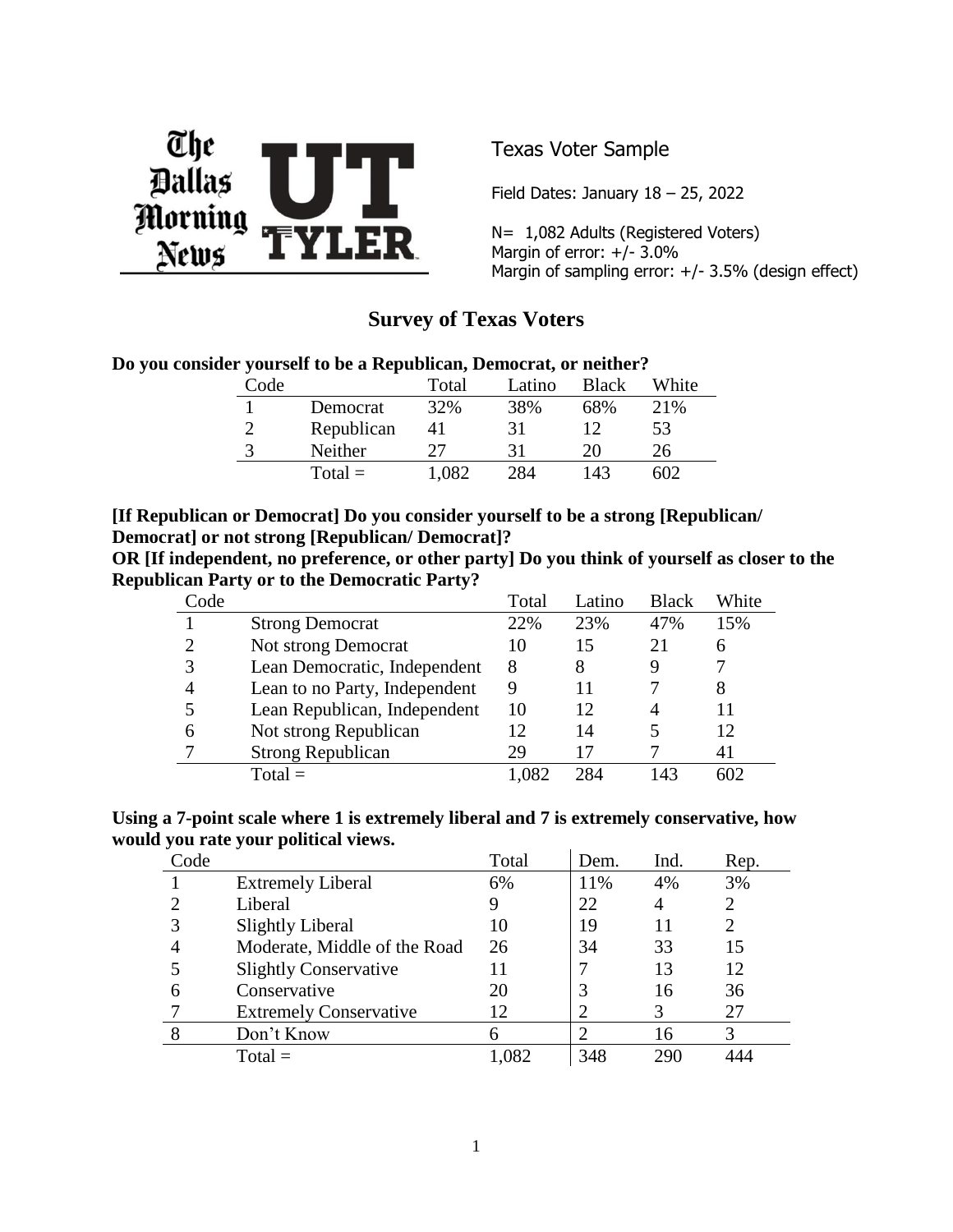| Code |                        | Total | Dem. | Ind. | Rep. | Latino | <b>Black</b> | White |
|------|------------------------|-------|------|------|------|--------|--------------|-------|
|      | <b>Right Direction</b> | 49%   | 40%  | 38%  | 62%  | 45%    | 41%          | 52%   |
|      | Wrong Track            | 50    | 59   | 60   | 38   | 54     | 56           | 48    |
|      | (VOL) Neither          |       |      |      |      |        |              |       |
|      | $Total =$              | l.078 | 347  | 290  | 441  | 283    | 143          | 599   |

**Focusing on Texas, do you think that things are headed in the right direction, or do you think that things are headed off on the wrong track?**

**What party do you trust more on education in Texas?**

| Code  |                | Total | Dem. | Ind. | Rep. | Latino | <b>Black</b> | White | Parents |
|-------|----------------|-------|------|------|------|--------|--------------|-------|---------|
| ∠     | Rep            | 51%   | 2%   | 49%  | 92%  | 43%    | 15%          | 64%   | 48%     |
|       | Dem            | 46    | 96   | 46   |      | 54     |              | 34    |         |
|       | $(v)$ Not sure |       |      |      |      |        |              |       |         |
| Total |                | 1,078 | 348  | 288  | 442  | 284    | 143          | 600   | 406     |

**What party do you trust more to help keep your community safe during the coronavirus pandemic?**

| Code  |                | Total | Dem. | Ind. | Rep. | Latino | <b>Black</b> | White | Parents |
|-------|----------------|-------|------|------|------|--------|--------------|-------|---------|
| ∠     | Rep            | 49%   | 7%   | 42%  | 87%  | 43%    | 14%          | 61%   | 47%     |
|       | Dem            | 46    | 92   | 47   |      |        | 80           | 35    | 47      |
|       | $(v)$ Not sure |       |      |      |      |        |              |       |         |
| Total |                | 1,069 | 345  | 285  | 440  | 282    | l 41         | 596   | 402     |

#### **What party do you trust more on race issues in Texas?**

| Code  |                | Total          | Dem. | Ind. | Rep. | Latino | <b>Black</b> | White | Parents |
|-------|----------------|----------------|------|------|------|--------|--------------|-------|---------|
| ∠     | Rep            | 48%            | 4%   | 42%  | 87%  | 39%    | 12%          | 61%   | 46%     |
|       | Dem            | 48             | 95   | 58   |      |        | 85           | 35    | 49      |
|       | $(v)$ Not sure | $\overline{4}$ |      |      |      |        |              |       |         |
| Total |                | 1.070          | 345  | 286  | 439  | 280    | 142          | 597   | 404     |

#### **Should the Supreme Court overturn its Roe v. Wade decision and allow states to decide abortion policy?**

|                                | Total | Dem. | Ind. |     | Rep. Married | Latino | Women | Catholic | White Evangelical |
|--------------------------------|-------|------|------|-----|--------------|--------|-------|----------|-------------------|
| 1 Yes, should be overturned    | 45%   | 36%  | 42%  | 54% | 50%          | 48%    | 42%   | 53%      | 51%               |
| 0 No, should not be overturned | 53    | 64   | 56   | 44  | 48           |        | 58    |          |                   |
| 8 (v) Don't Know               |       |      |      |     |              |        |       |          |                   |
| $Total =$                      | 1.078 | 347  | 289  | 442 | 555          | 284    | 556   | 241      | 198               |

### **[If Yes to overturn] Do you favor a ban on abortions after a point of viability defined as 15 weeks, 6 weeks, or are you not sure?**

|           |                  | Total | Dem. | Ind. | Rep. | Married | Latino | Women | Catholic | White Evangelical |
|-----------|------------------|-------|------|------|------|---------|--------|-------|----------|-------------------|
|           | 15 weeks         | 23%   | 23%  | 20%  | 24%  | 25%     | 23%    | 23%   | 26%      | 19%               |
| 2 6 weeks |                  | 39    | 38   | 29   | 45   | 44      | 39     | 37    |          | 43                |
|           | 8 (v) Don't Know | 36    | 39   | 49   | 28   | 28      | 37     | 38    | 30       | 30                |
|           | 9 (v) Refused    |       |      |      |      |         |        |       |          |                   |
|           | $Total =$        | 486   |      | 20   | 241  | 277     |        | 231   |          | 102               |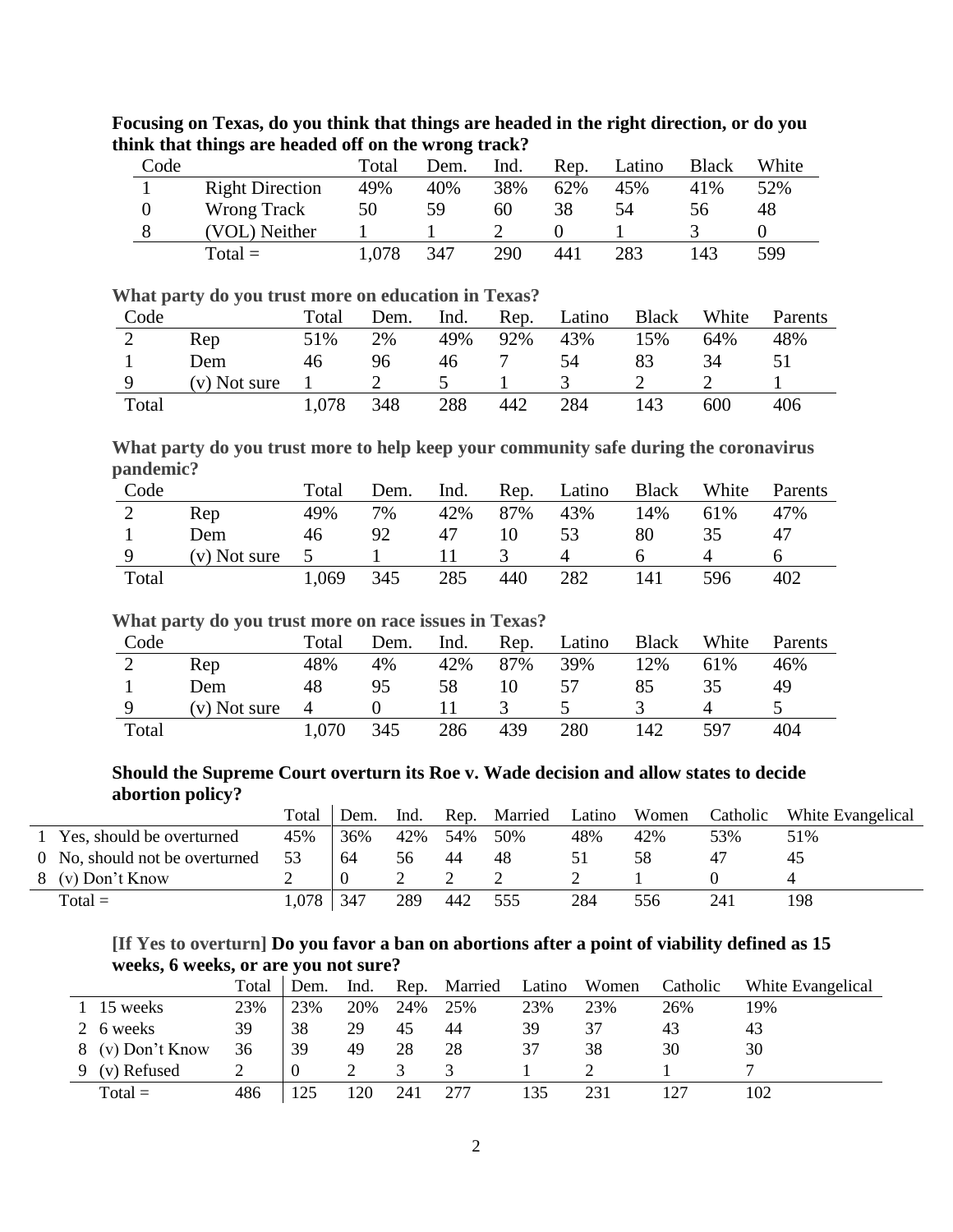| Code |                      | Total | Dem. | Ind. | Rep. |
|------|----------------------|-------|------|------|------|
|      | Very confident       | 25%   | 33%  | 21%  | 22%  |
| ി    | Somewhat confident   | 40    |      | 43   | 39   |
| 3    | Not too confident    | 23    |      | 21   |      |
|      | Not at all confident |       |      |      |      |
|      | $Total =$            | .078  |      | 289  |      |

**How confident are you that the March primary election will be conducted fairly and accurately – very confident, somewhat confident, not too confident, or not at all confident?**

| In general, do you approve or disapprove of the job President Joe Biden has done in his job |  |  |
|---------------------------------------------------------------------------------------------|--|--|
| as President?                                                                               |  |  |

| Code |                            | Total | Dem.           | Ind. | Rep. | Latino | <b>Black</b> | White |
|------|----------------------------|-------|----------------|------|------|--------|--------------|-------|
|      | <b>Strongly Approve</b>    | 18%   | 42%            | 10%  | 4%   | 20%    | 29%          | 14%   |
|      | Approve                    | 23    | 40             | 23   | 9    | 25     | 40           | 18    |
|      | Neither                    |       | $\overline{2}$ | 10   |      |        |              |       |
|      | Disapprove                 | 14    | 12             | 18   | 12   |        | 23           |       |
|      | <b>Strongly Disapprove</b> | 42    | 4              | 39   | 74   | 32     |              | 55    |
|      | $Total =$                  | .077  | 346            | 288  | 443  | 284    | 142          | 599   |

**In general, do you approve or disapprove of the way Governor Greg Abbott is handing his job as Governor?**

| Code |                            | Total | Dem. | Ind. | Rep. | _atino | <b>Black</b> | White |
|------|----------------------------|-------|------|------|------|--------|--------------|-------|
|      | <b>Strongly Approve</b>    | 22%   | 9%   | 8%   | 40%  | 14%    | 8%           | 28%   |
| 4    | Approve                    | 29    | 14   | 30   | 40   | 30     | 16           | 31    |
|      | Neither                    |       |      | 8    |      | h      |              |       |
|      | Disapprove                 |       | 15   | 18   |      | 15     | 19           |       |
|      | <b>Strongly Disapprove</b> | 32    | 59   | 36   |      | 35     | 52           | 26    |
|      | $Total =$                  | ,077  | 346  | 288  | 443  | 284    | 142          | 599   |

**As part of your evaluation, would you rate the Governor favorably or poorly on his outlook for Texas?**

| Code     |               |       |         |     |     | Total   Dem. Ind. Rep. Latino Black White Parent |     |     |     |
|----------|---------------|-------|---------|-----|-----|--------------------------------------------------|-----|-----|-----|
|          | Favorable     |       | 53% 27% |     |     | 40% 82% 48%                                      | 23% | 63% | 55% |
| $\Omega$ | <b>Poorly</b> | 36    | 61      | 43  | 12  | 40                                               | 62  | 28  | 35. |
| Q        | Don't know    | 11    | 12      | 17  | 6   | 12                                               | 15  |     | 10  |
|          | $Total =$     | 1,074 | 344     | 287 | 442 | 282                                              | 142 | 598 | 406 |

**As part of your evaluation, would you rate the Governor favorably or poorly on his policy record in office?**

| Code           |                            | Total                       |                                                   |  | Dem. Ind. Rep. Latino Black White Parent |    |    |     |
|----------------|----------------------------|-----------------------------|---------------------------------------------------|--|------------------------------------------|----|----|-----|
|                | Favorable                  | 48% 22% 36% 75% 41% 23% 57% |                                                   |  |                                          |    |    | 48% |
| $\overline{0}$ | Poorly                     | 39                          | $\begin{bmatrix} 65 & 43 & 16 & 43 \end{bmatrix}$ |  |                                          | 57 | 33 | 38  |
|                | Don't know 13   13 21 9 16 |                             |                                                   |  |                                          | 20 |    | 14  |
|                | $Total = 1074$             |                             |                                                   |  | 346 286 442 283 142 598                  |    |    | 405 |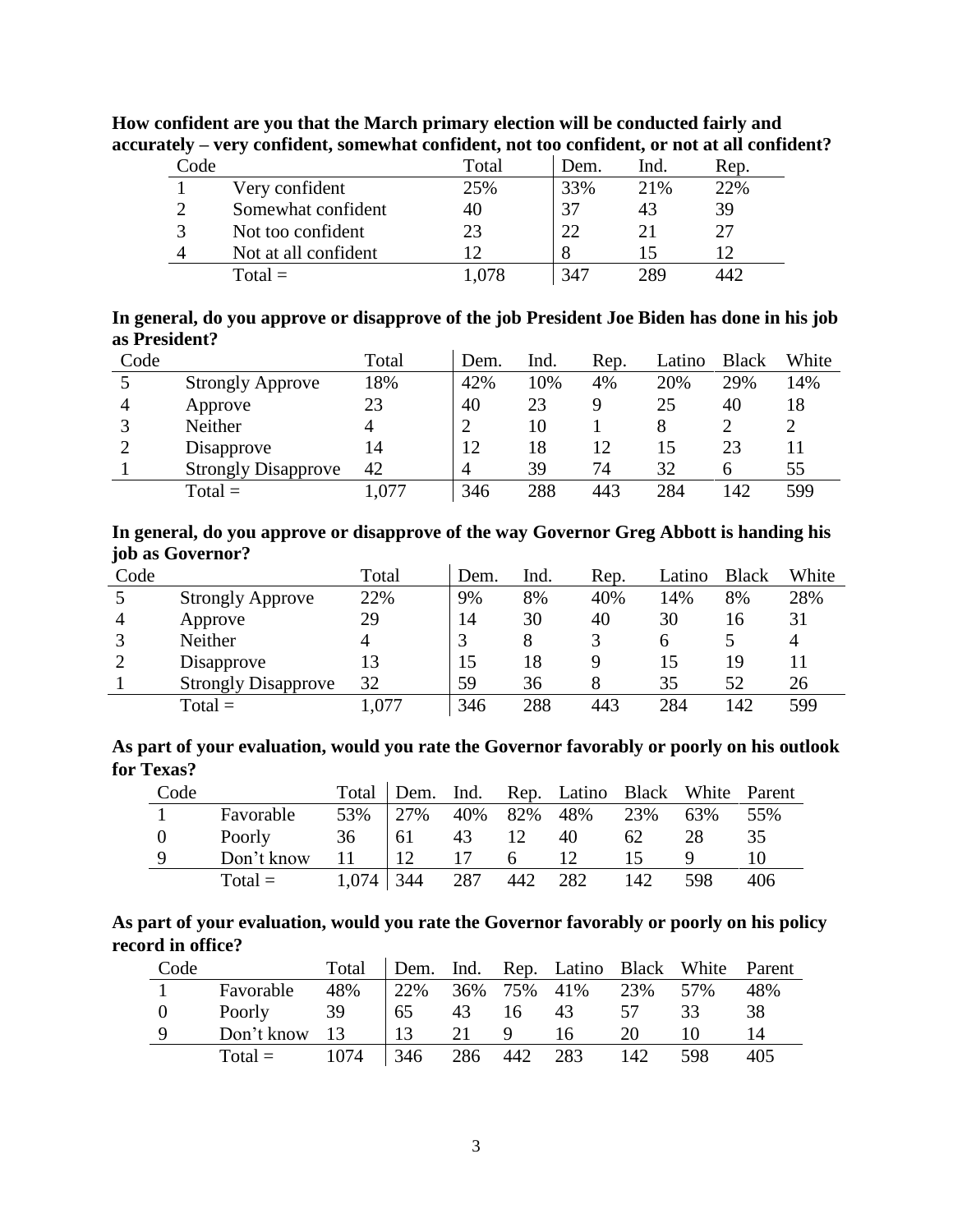| Code                         |                                           |  |  | Total Dem. Ind. Rep. Latino Black White Parent         |    |    |              |
|------------------------------|-------------------------------------------|--|--|--------------------------------------------------------|----|----|--------------|
| and the contract of the con- | Favorable 47% 24% 35% 73% 39% 24% 56% 48% |  |  |                                                        |    |    |              |
| $\Omega$                     | Poorly 42                                 |  |  | $\begin{bmatrix} 66 & 52 & 18 & 49 & 61 \end{bmatrix}$ |    | 35 | 41           |
| Q                            | Don't know $11 \t 10 \t 13 \t 9 \t 12$    |  |  |                                                        | 15 |    | $\mathbf{L}$ |
|                              | Total = $1,072$   344 286 442 283 142 596 |  |  |                                                        |    |    | 404          |

**As part of your evaluation, would you rate the Governor favorably or poorly on his response to crises?**

**In general, do you approve or disapprove of the way Lt. Governor Dan Patrick is handling his job as Lieutenant Governor?**  $\mathcal{L}_{\mathcal{A}}$ 

| Code |                            | Total | Dem. | Ind. | Rep. | Latino | <b>Black</b> | White |
|------|----------------------------|-------|------|------|------|--------|--------------|-------|
|      | <b>Strongly Approve</b>    | 14%   | 5%   | 6%   | 26%  | 10%    | 4%           | 18%   |
| 4    | Approve                    | 28    | 15   | 29   | 38   | 28     | 16           | 32    |
|      | Neither                    | 18    | 14   | 26   | 17   | 21     |              |       |
|      | Disapprove                 | 16    | 19   | 17   | 12   | 18     | 24           | 12    |
|      | <b>Strongly Disapprove</b> | 24    | 47   | 23   |      | 23     | 39           | 21    |
|      | $Total =$                  | ,077  | 346  | 288  | 443  | 284    | 142          | 599   |

**In general, do you approve or disapprove of the way Attorney General Ken Paxton is handling his job as Attorney General?**

| Code |                            | Total | Dem. | Ind. | Rep. | Latino | <b>Black</b> | White |
|------|----------------------------|-------|------|------|------|--------|--------------|-------|
|      | <b>Strongly Approve</b>    | 13%   | 3%   | 9%   | 25%  | 10%    | 5%           | 17%   |
| 4    | Approve                    | 28    | 19   | 25   | 37   | 25     | 20           | 31    |
|      | Neither                    | 20    |      | 27   | 19   | 22     | 19           | 19    |
|      | Disapprove                 | 16    | 19   | 16   | 12   | 22     |              |       |
|      | <b>Strongly Disapprove</b> | 23    | 44   | 23   |      | 21     | 35           | 22    |
|      | $Total =$                  | ,077  | 346  | 288  | 443  | 284    | 142          | 599   |

**In light of recent headline news about Attorney General Ken Paxton, do you agree or disagree that he has the integrity to serve as attorney general?**

| Code |            | Total | Dem. | Ind. | Rep. | Men | Women |
|------|------------|-------|------|------|------|-----|-------|
|      | l agree    | 32%   | 24%  | 22%  | 44%  | 38% | 26%   |
|      | I disagree | 33    | 54   | 36   |      | 36  |       |
|      | Unsure     | 35    | າາ   | 42   | 41   | 26  | 43    |
|      | $Total =$  | 0.076 | 346  | 288  | 442  | 513 | 555   |

|  |  |  | Is your impression of Senator John Cornyn favorable, unfavorable, or don't know? |  |
|--|--|--|----------------------------------------------------------------------------------|--|
|  |  |  |                                                                                  |  |
|  |  |  |                                                                                  |  |
|  |  |  |                                                                                  |  |

|      | . .                  | . .   |      |      |      |        |              |       |
|------|----------------------|-------|------|------|------|--------|--------------|-------|
| Code |                      | Total | Dem. | Ind. | Rep. | Latino | <b>Black</b> | White |
|      | Very favorable       | 13%   | 9%   | 6%   | 21%  | 8%     | 6%           | 17%   |
| 4    | Somewhat favorable   | 26    | 18   | 24   | 34   | 23     |              | 30    |
|      | Neither              | 12    | 13   | 10   | 11   | 15     |              | Q     |
|      | Somewhat unfavorable | 14    | 15   | 20   | 10   | 17     | 18           | 12    |
|      | Very unfavorable     | 14    | 26   |      |      | 12     | 25           | 13    |
|      | Don't Know Enough    | 21    | 19   | 29   | 17   | 25     | 21           | 19    |
|      | $Total =$            | .076  | 346  | 288  | 442  | 284    | 142          | 598   |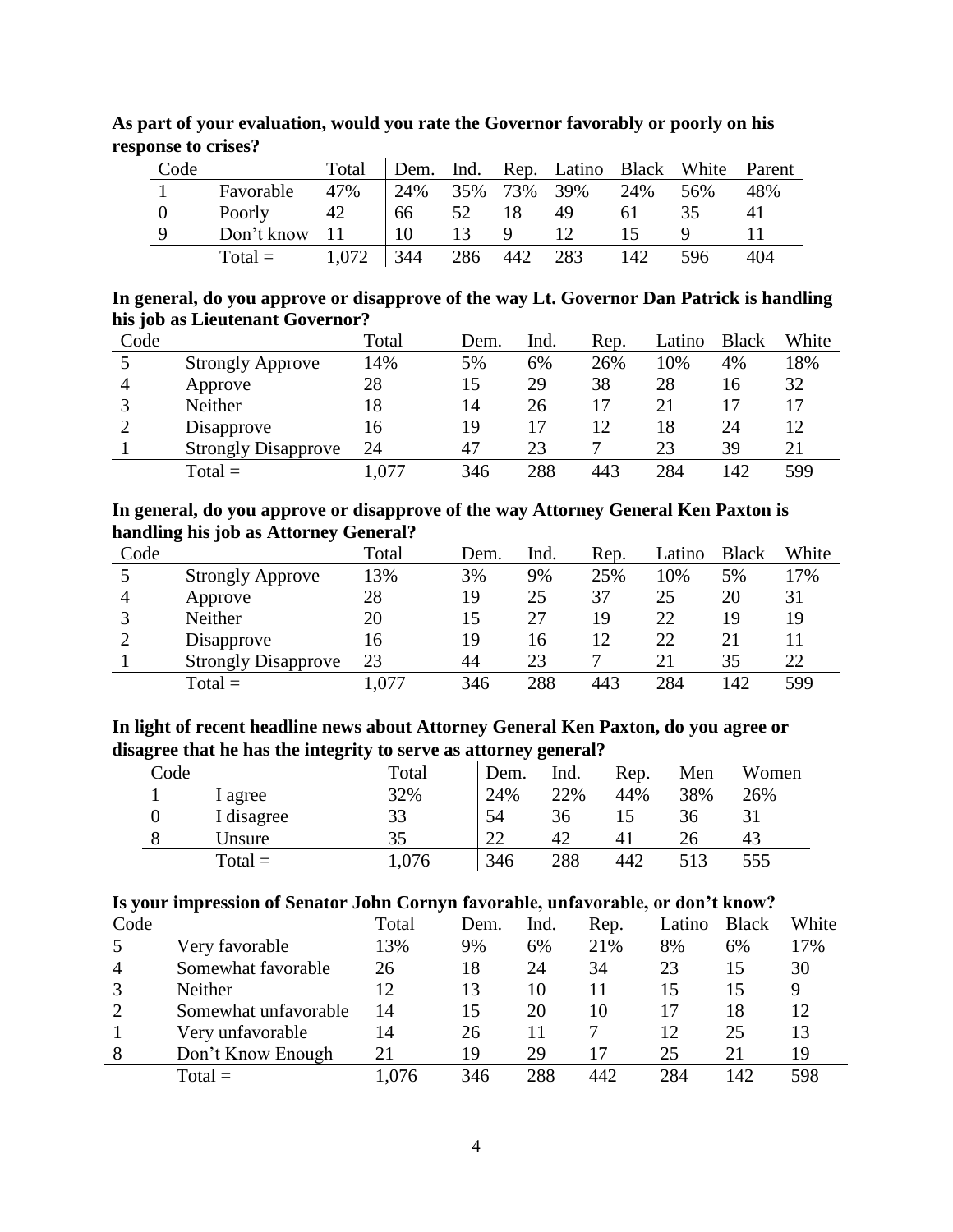| $\overline{\phantom{a}}$ |                      |       |      |      |              |        |              |       |
|--------------------------|----------------------|-------|------|------|--------------|--------|--------------|-------|
| Code                     |                      | Total | Dem. | Ind. | Rep.         | Latino | <b>Black</b> | White |
|                          | Very favorable       | 23%   | 9%   | 16%  | 37%          | 16%    | 4%           | 30%   |
|                          | Somewhat favorable   | 21    | 10   | 15   | 33           |        | 12           | 25    |
|                          | Neither              |       | 4    |      | <sub>0</sub> | 4      |              |       |
|                          | Somewhat unfavorable | 12    | 13   | 14   | 10           | 19     | 15           |       |
|                          | Very unfavorable     | 33    | 60   | 38   |              | 36     | 55           | 26    |
|                          | Don't Know Enough    |       | 4    | 12   |              | h      |              | h     |
|                          | $Total =$            | .076  | 346  | 288  | 442          | 284    | 142          | 598   |

### **Is your impression of Senator Ted Cruz favorable, unfavorable, or don't know?**

#### **Is your impression of Vice President Kamala Harris favorable, unfavorable, or don't know?**

| Code |                      | Total | Dem. | Ind. | Rep. | Latino | <b>Black</b> | White |
|------|----------------------|-------|------|------|------|--------|--------------|-------|
|      | Very favorable       | 17%   | 40%  | 8%   | 5%   | 20%    | 32%          | 12%   |
| 4    | Somewhat favorable   | 20    | 38   | 16   |      | 25     | 29           | 15    |
|      | <b>Neither</b>       |       | 6    |      |      |        |              |       |
|      | Somewhat unfavorable | 12    | 9    | 19   | 11   | 13     | 13           |       |
|      | Very unfavorable     | 41    | 4    | 39   | 71   | 30     | 13           | 54    |
|      | Don't Know Enough    |       |      |      |      |        | h            |       |
|      | $Total =$            |       | 346  | 288  | 442  | 284    | 42           | 598   |

### **Is your impression of Beto O'Rourke favorable, unfavorable, or don't know?**

| Code |                      | Total | Dem. | Ind. | Rep. | Latino | <b>Black</b> | White |
|------|----------------------|-------|------|------|------|--------|--------------|-------|
|      | Very favorable       | 17%   | 37%  | 12%  | 5%   | 23%    | 26%          | 13%   |
| 4    | Somewhat favorable   | 20    | 35   | 18   |      |        | 31           | 15    |
|      | Neither              |       | 9    | h    |      |        |              | 6     |
|      | Somewhat unfavorable | 8     |      | 12   | Q    |        |              | 6     |
|      | Very unfavorable     | 37    |      | 35   | 64   | 25     |              | 49    |
| 8    | Don't Know Enough    | 11    | 9    |      | Q    |        | 15           |       |
|      | $Total =$            | .076  | 346  | 288  | 442  | 284    | 142          | 598   |

### **Last month, candidates filed to run for office in 2022.**

**How often have you paid attention to new information about who is running in the party primary elections?**

| Code |               | Total | Dem. | Ind. | Rep. | Latino | <b>Black</b> | White | Under 65 | Over 65 |
|------|---------------|-------|------|------|------|--------|--------------|-------|----------|---------|
| 0    | Rarely        | 21%   | 19%  | 25%  | 19%  | 22%    | 20%          | 21%   | 22%      | 16%     |
|      | A little      | 39    | 37   | 36   | 42   | 42     | 39           | 37    | 39       | 39      |
|      | Fairly often  | 27    | 28   | 30   | 24   | 24     | 23           | 29    | 26       | 28      |
|      | Frequently    | 13    | 16   |      |      | 12     | 18           |       |          | 16      |
|      | (VOL) Refused |       |      |      |      |        |              |       |          |         |
|      | $Total =$     | 1,074 | 346  | 287  | 442  | 284    | 142          | 598   | 839      | 236     |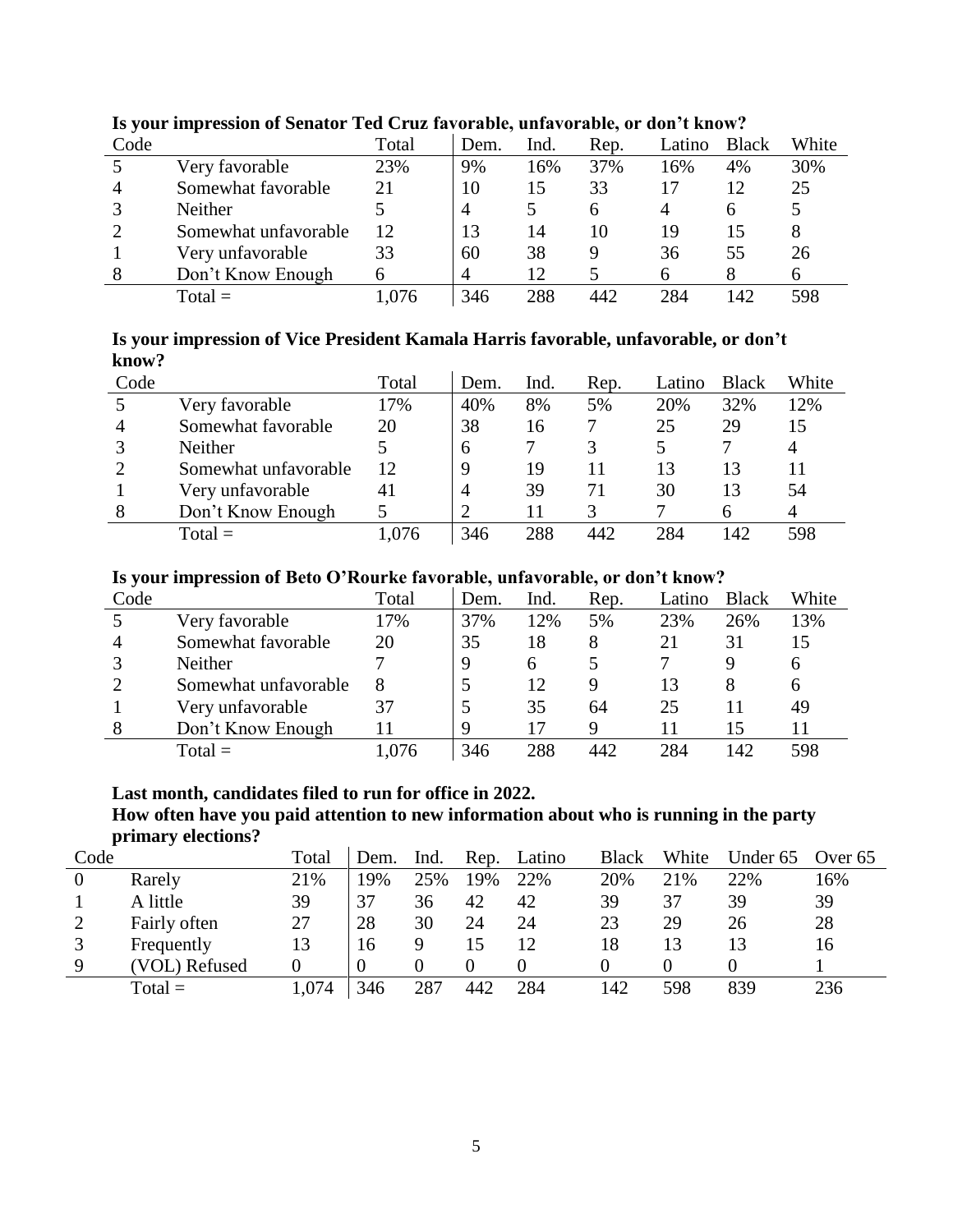| Code |                 | Total | Dem. | Ind. | Rep. | Latino | <b>Black</b> | White | Under 65 | Over 65 |
|------|-----------------|-------|------|------|------|--------|--------------|-------|----------|---------|
|      | Certain to vote | 56%   | 59%  | 45%  | 61%  | 41%    | 54%          | 63%   | 52%      | 70%     |
|      | Likely          | 24    | 24   | 24   | 24   | 33     | 25           | 20    | 26       |         |
|      | Not sure        | 12    |      |      |      |        |              | 10    |          |         |
|      | Probably not    |       | n    |      |      | h      |              |       | n        |         |
|      | Won't vote      |       |      |      |      |        |              |       |          |         |
|      | $Total =$       | 1,075 | 345  | 288  | 442  | 284    | 142          | 598   | 839      | 236     |

#### **How likely are you to vote in the 2022 March primary election?**

**If the 2022 primary election for the Governor were held today, are you more likely to choose the Democratic or Republican ballot?**

| Code |                                        | Total | Certain or | Dem. | Ind. | Rep. | Latino | White |
|------|----------------------------------------|-------|------------|------|------|------|--------|-------|
|      |                                        |       | Probably   |      |      |      |        |       |
|      | Democratic Primary                     | 43%   | 45%        | 94%  | 37%  | 7%   | 51%    | 30%   |
|      | <b>Republican Primary</b>              | 49    |            |      | 39   | 90   | 37     | 63    |
|      | I would not vote in a primary election |       |            |      | 24   |      |        |       |
|      | $Total =$                              | 1.065 | 860        | 346  | 282  | 438  | 280    | 596   |

### **[If voting in the Democratic Primary]**

**In the Democratic primary for Governor of Texas. Do you plan to vote for:**

| Code |                      | Total | Certain | Certain or |
|------|----------------------|-------|---------|------------|
|      |                      |       |         | Probably   |
|      | Beto O'Rourke        | 58%   | 64%     | 58%        |
| 2    | Inno Barrientez      |       |         |            |
| 3    | Michael Cooper       | 6     |         | 6          |
| 4    | <b>Joy Diaz</b>      | 4     |         |            |
|      | Jack Foster, Jr.     | 2     |         |            |
| 6    | Deirdre Gilbert      |       |         |            |
|      | <b>Star Locke</b>    |       |         |            |
| 8    | <b>Rich Wakeland</b> |       |         |            |
| 9    | Not sure             | 27    | 23      | 26         |
|      | $Total =$            | 459   | 269     | 380        |

## **Are you more likely to support Michelle Beckley, Mike Collier or Carla Brailey in the Democratic primary for Lieutenant Governor?**

| Code |                           | Total | Certain | Certain or<br>Probably |
|------|---------------------------|-------|---------|------------------------|
|      | Michelle Beckley          | 17%   | 18%     | 19%                    |
| 2    | Carla Brailey             | 11    |         | 10                     |
| 3    | Mike Collier              | 13    | 13      | 13                     |
| 8    | Not sure                  | 53    | 54      | 53                     |
| 9    | (v) Haven't heard of them | 6     | 6       |                        |
| 99   | (v) Refused               |       |         |                        |
|      | $Total =$                 | 458   | 269     |                        |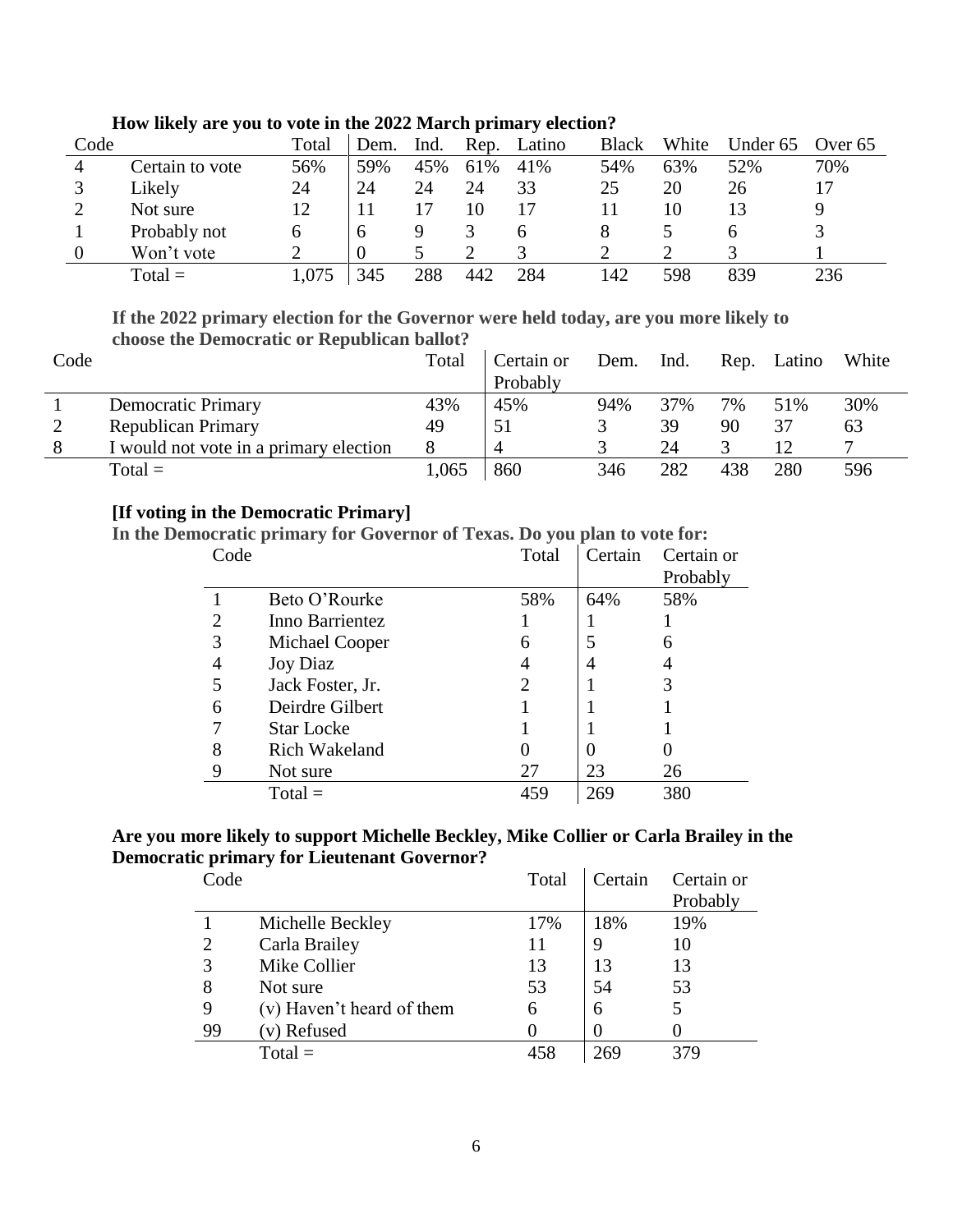| Code           | л.                        | $\cdot$<br>Total | Certain | Certain or |
|----------------|---------------------------|------------------|---------|------------|
|                |                           |                  |         | Probably   |
|                | Mike Fields               | 7%               | 7%      | 8%         |
| $\overline{2}$ | Rochelle Garza            | 11               | 10      | 11         |
| 3              | Joe Jaworski              | 11               | 11      | 11         |
| 4              | Lee Merritt               | 6                | 6       |            |
| 5              | T Bone Raynor             |                  | 2       |            |
| 8              | Not sure                  | 55               | 58      | 54         |
| 9              | (v) Haven't heard of them | 6                | 6       | 5          |
| 99             | (v) Refused               |                  |         |            |
|                | $Total =$                 | 460              |         | 381        |

**Are you more likely to support Mike Fields, Rochelle Garza, Joe Jaworski, Lee Merritt or TBone Raynor in the Democratic primary for Attorney General?** 

#### **[If voting in Republican Primary]**

**In the Republican primary for Governor of Texas. Do you plan to vote for:**

| Code |                      | Total | Certain | Certain or |
|------|----------------------|-------|---------|------------|
|      |                      |       |         | Probably   |
|      | Governor Greg Abbott | 59%   | 63%     | 61%        |
| 2    | Paul Belew           |       |         |            |
| 3    | Danny Harrison       |       |         |            |
| 4    | Kandy Kaye Horn      |       |         |            |
| 5    | Don Huffines         |       | 3       |            |
| 6    | <b>Rick Perry</b>    |       | 5       |            |
|      | <b>Chad Prather</b>  | 2     | 2       |            |
| 8    | Allen West           | 6     |         |            |
| 88   | Not sure             | 20    | 15      | 18         |
|      | $Total =$            | 514   | 312     |            |

**What attribute about \_[candidate name]\_ do you like more than the other candidates?**

| <b>Abbott</b>       | West              | <b>Perry</b>        | <b>Huffines</b>    |
|---------------------|-------------------|---------------------|--------------------|
| Experience $(25%)$  | Service $(21\%)$  | Experience (39%)    | Conservative (10%) |
| Honest $(13%)$      | Likeable (18%)    | Likeable $(13%)$    | Contrast $(10\%)$  |
| Border $(12\%)$     | Honest $(18%)$    | Didn't know $(9\%)$ | Property Tax (10%) |
| Leadership $(11\%)$ | Conservative (9%) |                     |                    |
| Caring $(9\%)$      | Leadership (9%)   |                     |                    |
| Likeable (7%)       | Policy ideas (6%) |                     |                    |

Note: Open-ended responses were categorized into related attributes from the responses and are reported as a percent of all respondents who support that candidate.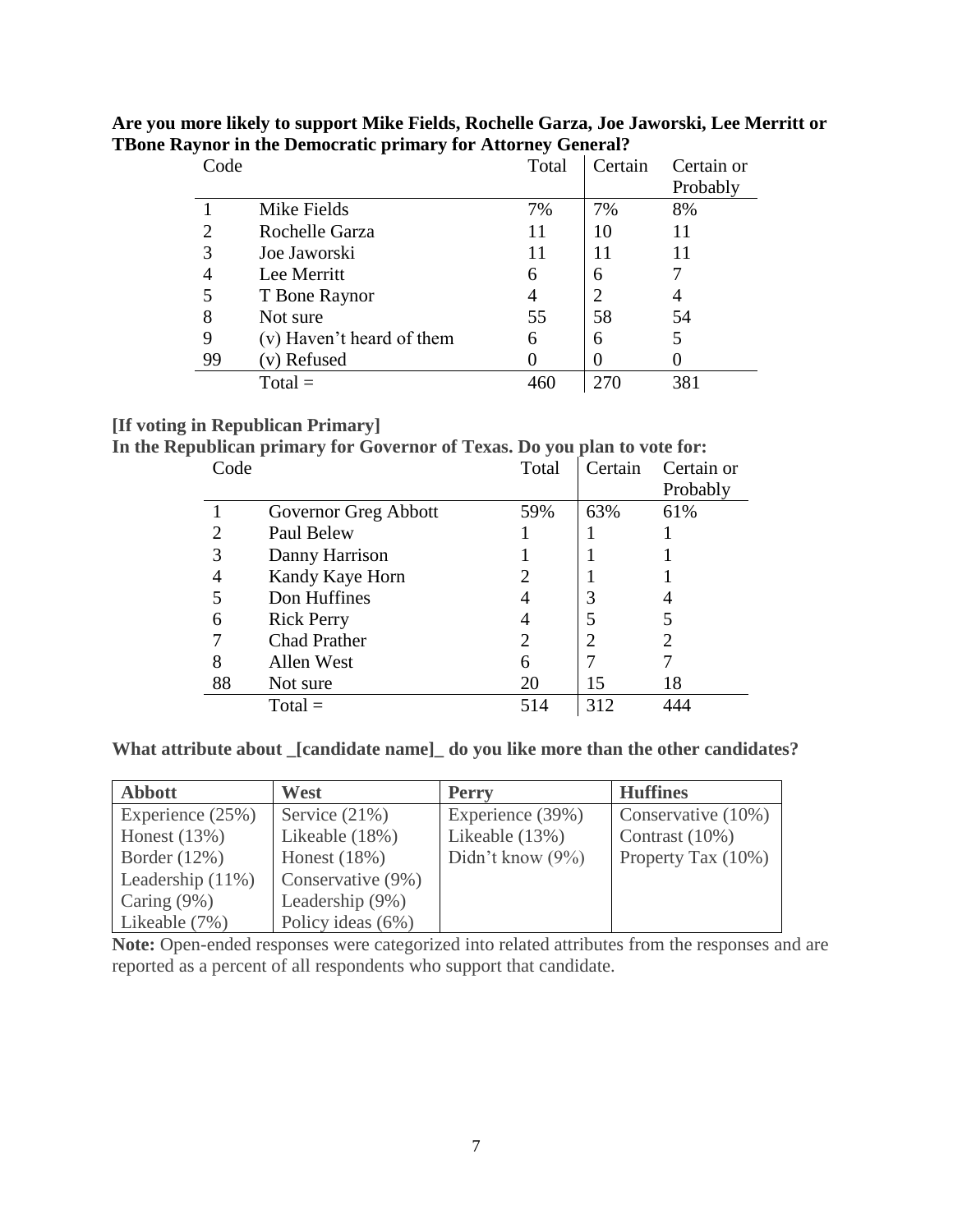| Code |                        | Total | Certain | Certain or<br>Probably |
|------|------------------------|-------|---------|------------------------|
|      | Dan Patrick            | 42%   | 50%     | 45%                    |
| 2    | <b>Trayce Bradford</b> |       |         |                        |
| 3    | <b>Todd Bullis</b>     |       |         | 2                      |
| 4    | Daniel Miller          |       |         |                        |
| 5    | <b>Aaron Sorrells</b>  |       |         |                        |
| 6    | <b>Zach Vance</b>      |       |         |                        |
| 8    | Not sure               | 48    | 43      | 47                     |
|      | $Total =$              | 514   |         | 443                    |

**In the Republican primary for Lieutenant Governor, are you most likely to support the incumbent Dan Patrick, Trayce Bradford, Todd Bullis, Daniel Miller, Aaron Sorrells or Zach Vance?**

| In the Republican primary for Attorney General, are you most likely to support the |  |
|------------------------------------------------------------------------------------|--|
| incumbent Ken Paxton, George P. Bush, Louie Gohmert, or Eva Guzman?                |  |

| Code |                   | Total | Certain | Certain or |
|------|-------------------|-------|---------|------------|
|      |                   |       |         | Probably   |
|      | <b>Ken Paxton</b> | 33%   | 38%     | 35%        |
| 2    | George P. Bush    | 19    | 17      | 18         |
| 3    | Eva Guzman        |       | 6       |            |
|      | Louie Gohmert     |       | 10      |            |
|      | Not sure          | 33    | 29      | 32         |
|      | $Total =$         | 503   | 302     | 433        |

| In the Republican primary for Agriculture Commissioner, are you most likely to support |  |
|----------------------------------------------------------------------------------------|--|
| the incumbent Sid Miller, James White or Carey Counsil?                                |  |

| Code |               | Total | Certain | Certain or<br>Probably |
|------|---------------|-------|---------|------------------------|
|      | Sid Miller    | 25%   | 28%     | 26%                    |
| 2    | Carey Counsil |       |         |                        |
| 3    | James White   |       | 6       |                        |
|      | Not sure      | 63    | 62      | 63                     |
|      | $Total =$     | 512   | 309     |                        |

| In a race for Governor would you vote for Governor Abbott, Beto O'Rourke, or someone |  |  |  |  |  |
|--------------------------------------------------------------------------------------|--|--|--|--|--|
| else?                                                                                |  |  |  |  |  |

| Code |                | Total | Dem. | Ind. | Rep. | Latino | White | Women | Parents |
|------|----------------|-------|------|------|------|--------|-------|-------|---------|
|      | Greg Abbott    | 47%   | 14%  | 37%  | 78%  | 40%    | 57%   | 45%   | 45%     |
|      | Beto O'Rourke  | 36    | 72   |      |      | 39     | 28    | 35    | 36      |
|      | Someone else   | 16    |      | 29   |      | 18     | 14    |       |         |
|      | $(v)$ Not sure |       |      |      |      |        |       |       |         |
|      | $Total =$      | 1,072 | 346  | 286  | 440  | 282    | 596   | 554   | 403     |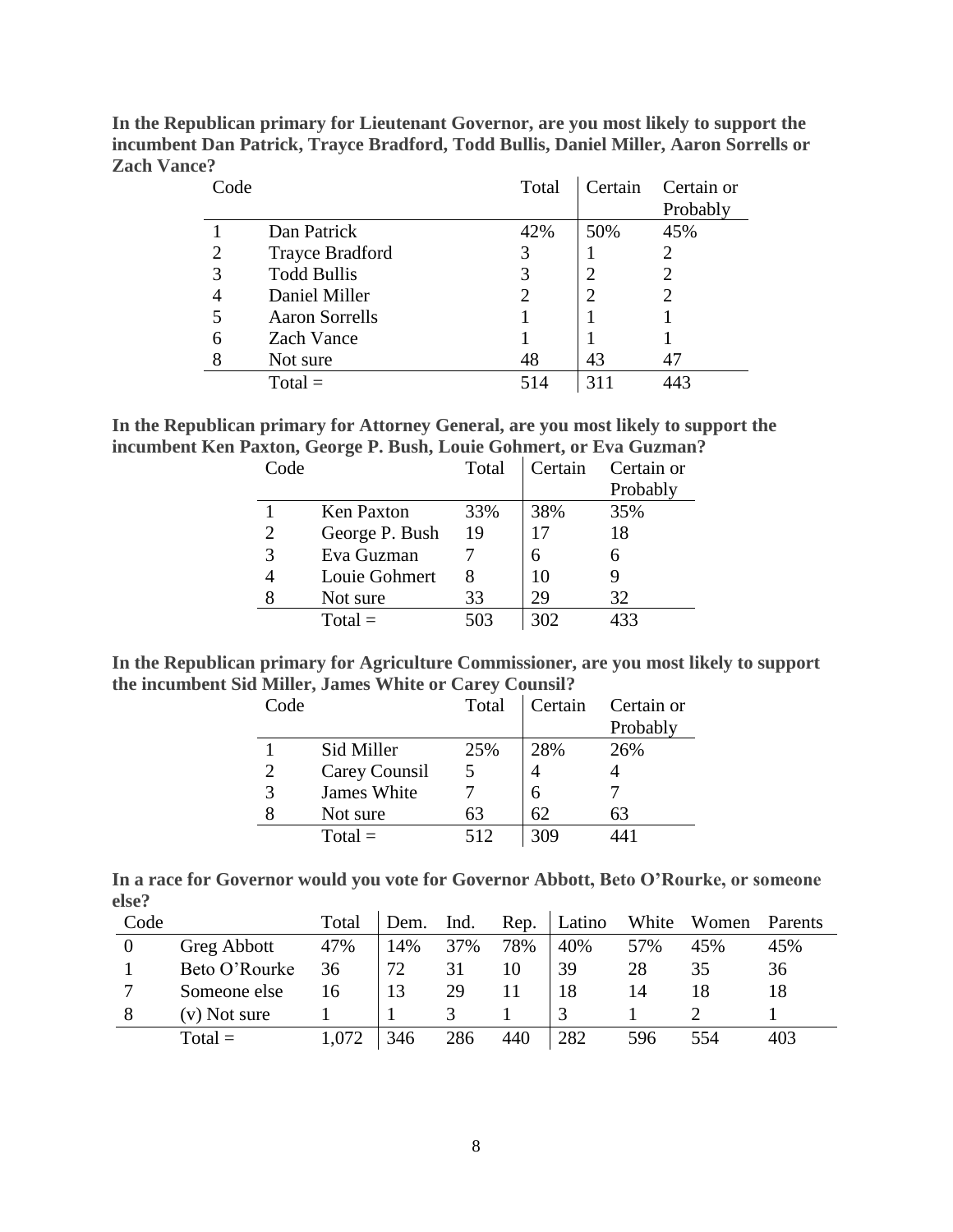| Code |             | Total | Dem. | Ind. | Rep. | Latino | White | Women | Parents |
|------|-------------|-------|------|------|------|--------|-------|-------|---------|
|      | Democratic  | 44%   | 97%  | 39%  | 6%   | 52%    | 31%   | 46%   | 48%     |
|      | Republican  | 54%   |      | 54   | 94   | 45     | 68    | 52    |         |
| Q    | (v) Refused |       |      |      |      |        |       |       |         |
|      | $Total =$   | 1,073 | 346  | 287  | 441  | 283    | 597   | 554   | 405     |

**If the general election was today, would you vote for a Republican candidate or Democratic candidate for the Texas House?**

| Code |              | Total | Dem. | Ind. | Rep. | Latino | <b>Black</b> | White | Men | Women |
|------|--------------|-------|------|------|------|--------|--------------|-------|-----|-------|
|      | Donald Trump | 45%   | 4%   | 38%  | 83%  | 34%    | 10%          | 59%   | 49% | 42%   |
|      | Joe Biden    | 41    | 88   | 33   | 8    | 45     | 78           | 30    | 40  | 41    |
|      | Someone else | 4     |      |      |      |        |              |       |     |       |
|      | Did not vote |       |      |      | h    | 12     |              |       |     |       |
| 99   | (v) Refused  |       |      |      |      |        |              |       |     |       |
|      | $Total =$    | .073  | 345  | 287  | 441  | 283    | 142          | 597   |     | 554   |

**As a public policy issue for this year, should it be a higher priority to strengthen of the electricity grid or secure the Texas-Mexico border?**

| Code |                                 | Total | Dem. | Ind. | Rep. |
|------|---------------------------------|-------|------|------|------|
|      | Strengthen The Electricity Grid | 50%   | 77%  | 51%  | 29%  |
|      | Secure the Texas-Mexico border  | 41    | 14   |      | 65   |
|      | I am not concerned about either |       |      |      |      |
|      | (v) Don't Know                  |       |      |      |      |
|      | $Total =$                       | 1.071 |      | 286  | 441  |

**Should it be a higher priority to enforce regulations to stop the spread of the coronavirus or secure the Texas-Mexico border?**

| Code |                                 | Total | Dem. | Ind. | Rep. |
|------|---------------------------------|-------|------|------|------|
|      | Reduce coronavirus infections   | 52%   | 84%  | 53%  | 26%  |
|      | Secure the Texas-Mexico border  | 42    |      |      | 70   |
|      | I am not concerned about either | h     |      |      |      |
|      | Don't Know                      |       |      |      |      |
|      | $Total =$                       |       |      |      |      |

**What is your level of confidence that Texas's energy grid is prepared to avoid blackouts in your community this winter?**

| Code |               | Total | Dem. | Ind. | Rep. | Latino | <b>Black</b> | White |
|------|---------------|-------|------|------|------|--------|--------------|-------|
| 3    | A great deal  | .5%   | 16%  | 10%  | 17%  | 15%    | 14%          | 14%   |
|      | Fair amount   | 31    | 24   | 27   | 40   | 25     | 26           | 35    |
|      | Not too much  | 29    | 33   | 29   | 26   | 33     | 28           | 28    |
|      | No confidence | 18    | 22   | 24   |      |        | 24           | 16    |
| 8    | Don't know    |       |      |      |      | 10     |              |       |
|      | $Total =$     | ,069  | 345  | 285  | 439  | 283    | 142          | 593   |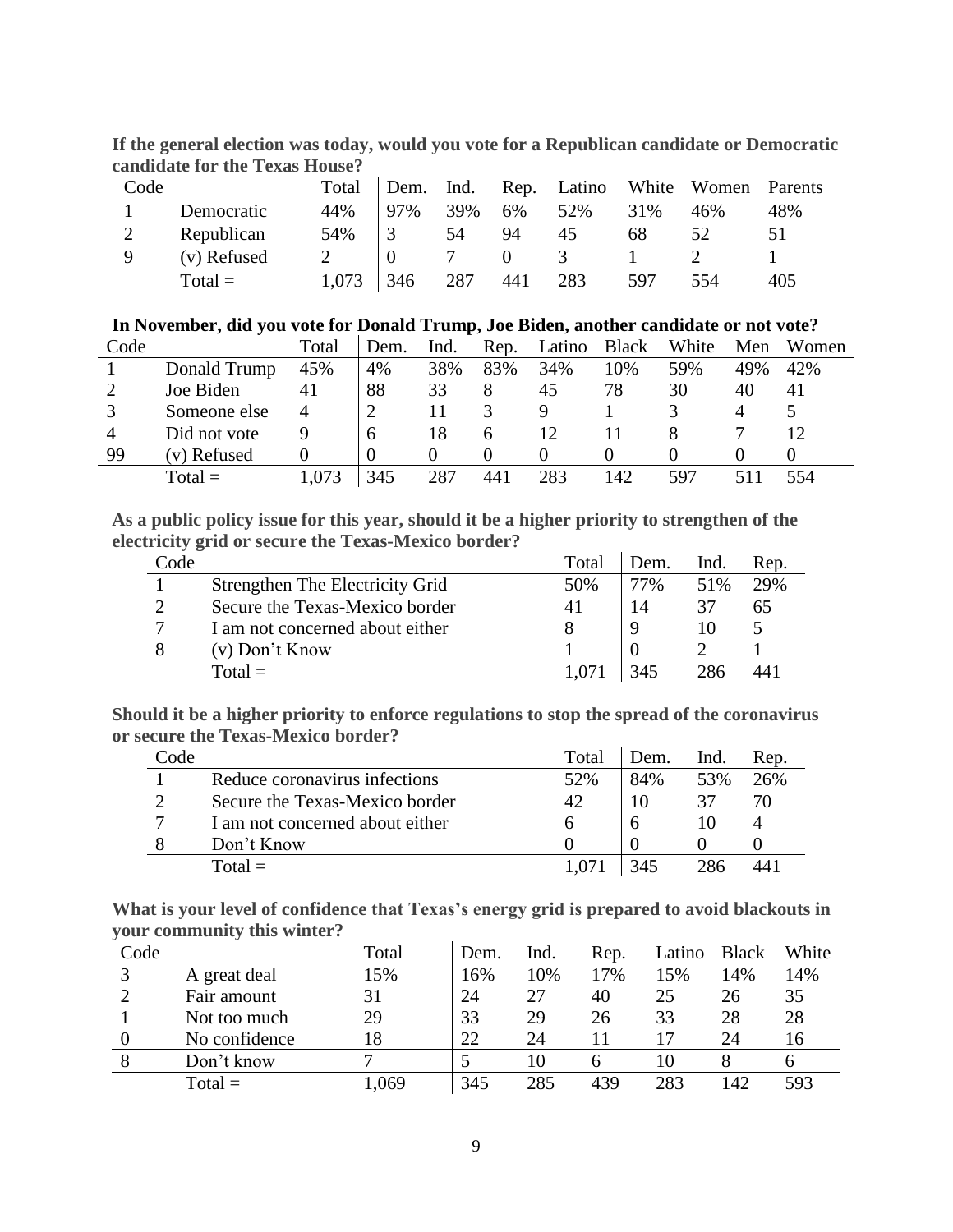**Who do you believe is most accountable for the successful operation of the Texas energy grid?**

| Code |                                          | Total | Dem. | Ind. | Rep. |
|------|------------------------------------------|-------|------|------|------|
|      | State officials who oversee utilities    | 42%   | 55%  | 33%  | 37%  |
|      | Corporate energy providers and producers | 37    |      | 39   | 44   |
|      | Don't Know                               |       |      | 28   | 1 Q  |
|      | $Total =$                                | 1.062 | 344  | 279  | 440  |

**Are you more likely or less likely to support an elected official if they supported a mask mandate during the pandemic or do you not care?**

| Code          |                | Total | Dem. | Ind. | Rep. |
|---------------|----------------|-------|------|------|------|
| $\mathcal{D}$ | More likely    | 45%   | 74%  | 42%  | 25%  |
|               | Less likely    | 22    | 12   |      | 33   |
| 0             | Absolutely not | 10    |      |      | 16   |
| 8             | Don't care     | 23    |      | 32   | 26   |
|               | $Total =$      | 1,069 | 345  | 285  | 439  |

**Some school districts have mandated masks be worn in school and others have not. Should masks be required in all K-12 classrooms, allow school districts to decide, or no mandates at all?**

| Code |                         | Total | Latino | <b>Black</b> | White | Parent | Under 45 | 45 and older |
|------|-------------------------|-------|--------|--------------|-------|--------|----------|--------------|
|      | Required                | 41%   | 46%    | 67%          | 32%   | 41%    | 42%      | 39%          |
|      | Allow schools to decide | 28    | 27     | 22           | 30    | 29     | 27       | 28           |
|      | No Mandate              | 25    | 20     |              | 32    |        | 25       | 26           |
| 8    | Don't know              |       | h      |              |       |        |          |              |
|      | $Total =$               | .065  | 282    | 41           | 591   | 402    | 456      | 610          |

**Are you more likely or less likely to support the reelection of a school board member, if the district temporarily took a break from in-person learning because of coronavirus cases in the schools?**

| Code |                | Total | Dem. | Ind. | Rep. |
|------|----------------|-------|------|------|------|
|      | More likely    | 41%   | 62%  | 36%  | 29%  |
|      | Less likely    | 24    |      | 22   | 31   |
|      | Absolutely not |       |      |      | 12   |
|      | Don't care     | 26    | 17   | 33   | 28   |
|      | $Total =$      | 1,054 | 340  | 281  | 434  |

| Do you support or oppose local governments requiring people to wear masks or face |
|-----------------------------------------------------------------------------------|
| coverings in most public places?                                                  |

| Code |            | Total | Dem. | Ind. | Rep. |
|------|------------|-------|------|------|------|
|      | Support    | 57%   | 84%  | 54%  | 37%  |
|      | Oppose     | 35    | 10   | 35   | 54   |
|      | Don't know |       | 6    |      | û    |
|      | $Total =$  | 1,068 | 344  | 274  | 439  |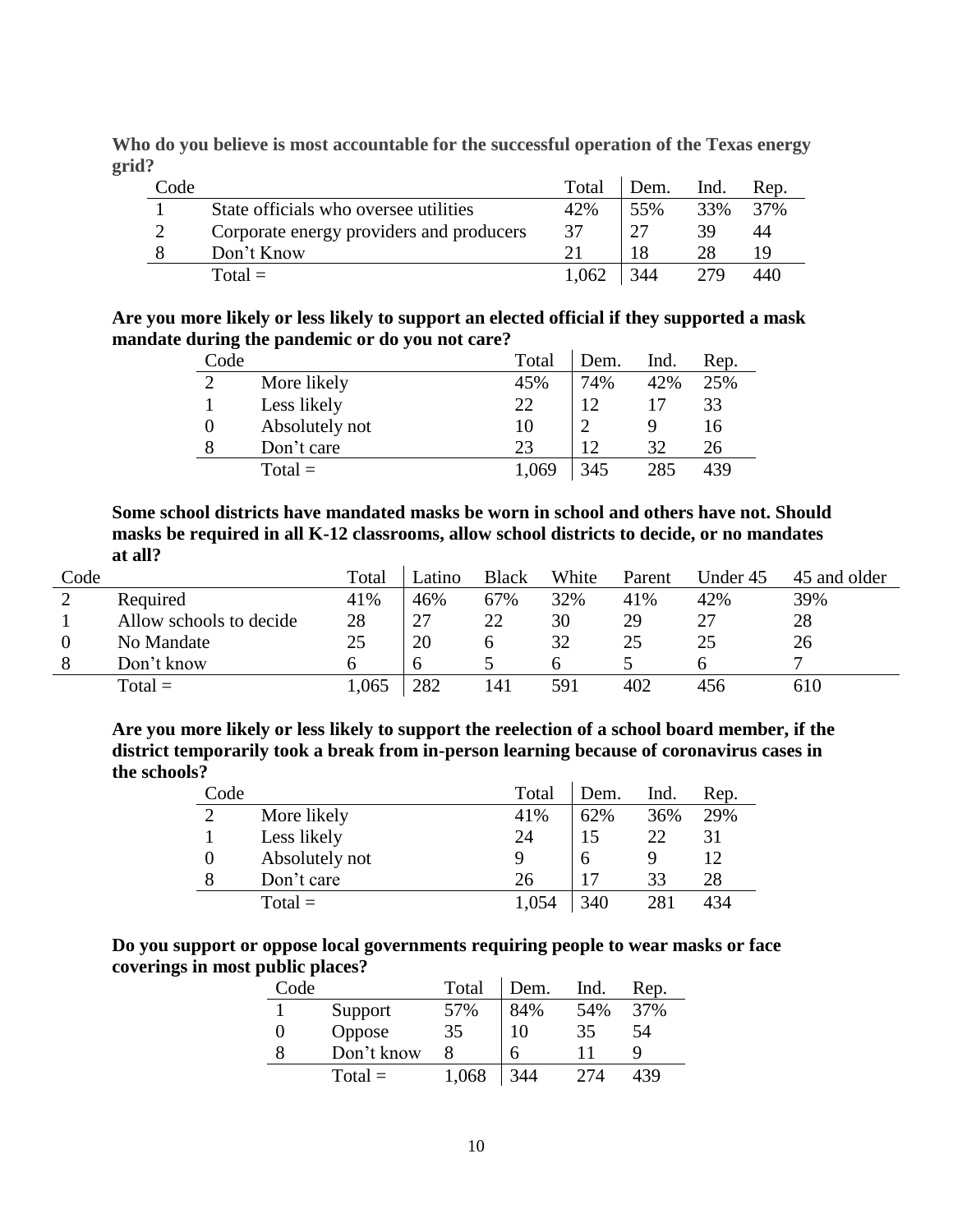**Do you support or oppose employers requiring vaccination or weekly testing from their employees?**

| Code |            | Total | Dem. | Ind. | Rep. |
|------|------------|-------|------|------|------|
|      | Support    | 52%   | 82%  | 43%  | 33%  |
|      | Oppose     | 39    |      | 42   | 59   |
|      | Don't know | Q     |      | 15   |      |
|      | $Total =$  | 1.068 | 344  |      | 439  |

### **Have you worn a mask in the past 7 days?**

| Code |         | Total | Dem. | Ind. | Rep. | 18-34 | 35-44 | 45-64 | $65+$ | Vaccinated | Not Vaccinated |
|------|---------|-------|------|------|------|-------|-------|-------|-------|------------|----------------|
|      | No      | 23%   | 8%   | 23%  | 36%  | 25%   | 21%   | 24%   | 22%   | l 5%       | 39%            |
|      | Yes     |       | 92   | 77   | 64   | 75    | 70    | 76    | 78%   | 85         | 61             |
| 99   | Refused |       |      |      |      |       |       |       |       |            |                |
|      | Total   | 1,067 | 344  | 285  | 438  | 275   | 182   | 377   | 233   | 691        | 377            |

### **The COVID-19 vaccine is available to all adults. Do you plan to take it?**

| Code |                                  | Total | Latino   | <b>Black</b> | White | Under 45 |
|------|----------------------------------|-------|----------|--------------|-------|----------|
|      | I have received a booster        | 33%   | 23%      | 29%          | 39%   | 17%      |
| 4    | I have received one or two doses | 31    | 36       | 36           | 28    | 34       |
|      | Definitely                       |       |          | 10           |       | 10       |
|      | Probably                         |       |          | g            |       |          |
|      | Unlikely                         |       | $\sigma$ |              |       | n        |
|      | No                               | 19    |          |              | 21    | 24       |
|      | $Total =$                        | 1,065 | 282      | l 41         | 592   | 457      |

# **[If received 3rd shot] Did you find the process of getting the booster to be easier or more difficult than receiving the first doses?**

| Code |                | Total |
|------|----------------|-------|
|      | Easier         | 69%   |
|      | More difficult |       |
|      | The same       | 27    |
| q    | I don't know   |       |
|      | $Total =$      | 351   |

# **[If received the vaccine] Do you plan to get a booster vaccine soon or wait?**

| Code |                                        | Total | Latino | <b>Black</b> | White | Under 45 |
|------|----------------------------------------|-------|--------|--------------|-------|----------|
|      | No, not interested                     | 14%   | 9%     | 9%           | 19%   | 15%      |
|      | Second dose was less than 6 months ago | 17    | 20     |              |       |          |
|      | I will probably get it later           | 25    | 31     |              | 19    | 30       |
|      | Yes, I will get it soon                | 44    | 40     | 56           | 44    | 38       |
|      | Total                                  | 336   | !01    |              | 168   | 159      |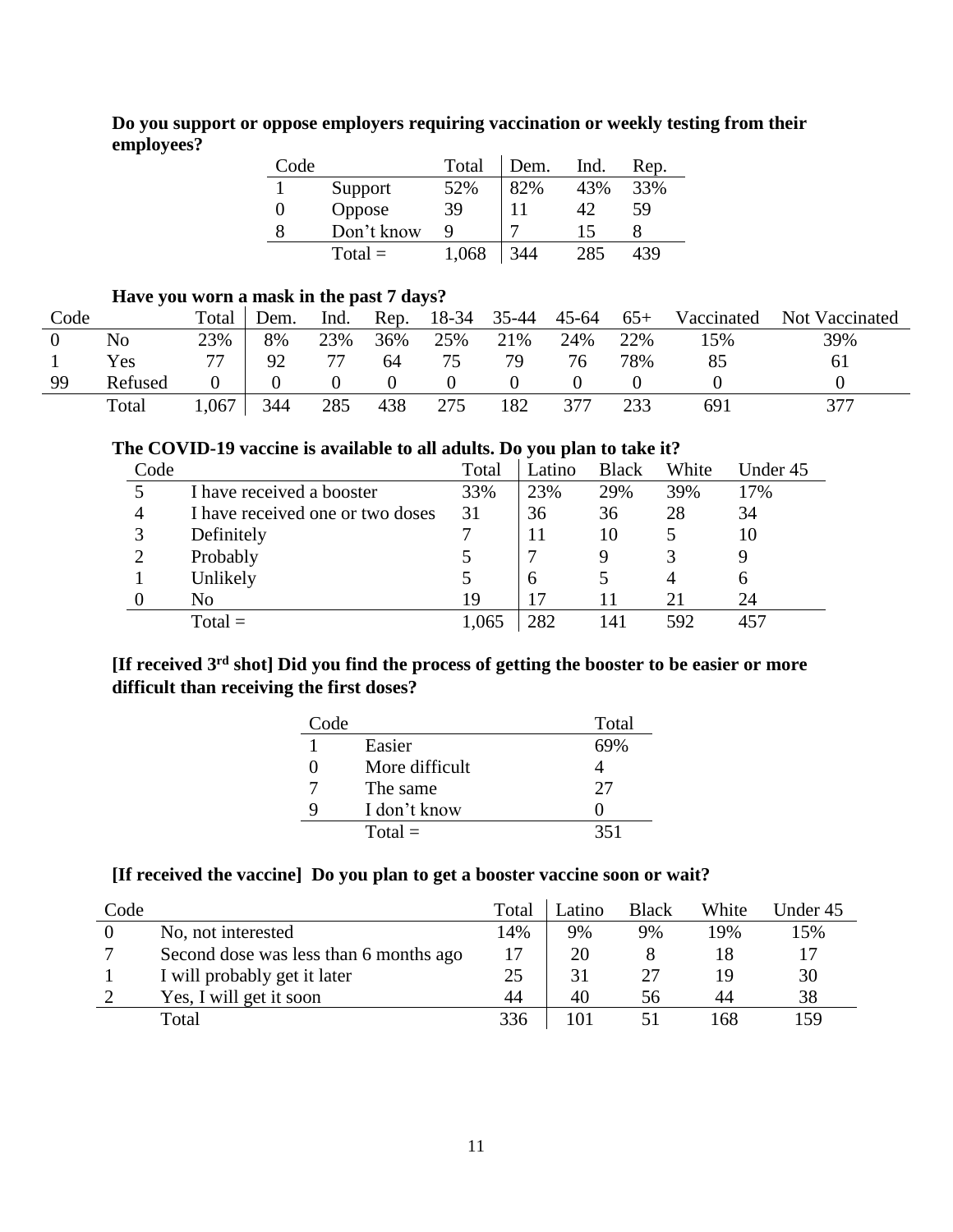| Code |            | Total | Parent | Under 45 |
|------|------------|-------|--------|----------|
|      | No         | 56%   | 49%    | 47%      |
|      | <b>Yes</b> | 44    | 51     | 53       |
|      | Total      | 180   | 99     | 113      |

### **[If vaccine not taken] Have you tried to make an appointment to get the vaccine?**

**[If no to appointment] What is the top reason you have not made an appointment to get a vaccine?**

| Code |                                  | Total | Latino | <b>Black</b> | White | Under 45 |
|------|----------------------------------|-------|--------|--------------|-------|----------|
| 6    | Already had COVID-19             | 28%   | 28%    | 25%          | 29%   | 29%      |
|      | Waiting to see                   | 27    | 16     | 34           | 33    | 27       |
| 4    | I do not have enough information | 8     |        |              |       |          |
|      | Too busy                         |       | 8      |              |       |          |
|      | Concerned with side effects      |       | 14     | 13           | h     |          |
|      | I don't want it                  | 12    | 13     | 19           |       |          |
|      | Other                            | 13    | 18     |              |       |          |
|      | $Total =$                        | 301   | 85     | 34           | 68    | .60      |

#### **[If a parent has a child over 5 and under the age of 18]**

**The COVID-19 vaccine is now available to children as young as 5 years old as a smaller dose. Are you planning for your child to receive the COVID-19 vaccine?**

| Code |                                | Total | Dem.           | Ind. | Rep. | Latino | <b>Black</b> | White |
|------|--------------------------------|-------|----------------|------|------|--------|--------------|-------|
|      | They have received the vaccine | 24%   | 37%            | 18%  | 19%  | 21%    | 30%          | 26%   |
|      | Definitely                     | 17    | 31             | 15   | 8    | 22     | 23           | 12    |
|      | Probably                       | 14    | 15             |      | 16   | 11     | 19           | 14    |
|      | Probably not                   |       | $\overline{4}$ | h    | 15   | 9      |              | 10    |
|      | No                             | 35    | 12             | 53   | 41   | 36     | 19           | 38    |
|      | (v) refused                    |       |                |      |      |        |              |       |
|      | $Total =$                      | 359   | 113            | 99   | 148  | 132    | 46           | 159   |

#### **[If a parent has a child over 5 and under the age of 18]**

**What source of information is most important as you consider if your child will be vaccinated?**

| Code |                            | Total | Dem. | Ind. | Rep. | Latino | White |
|------|----------------------------|-------|------|------|------|--------|-------|
|      | Medical experts (CDC, FDA) | 29%   | 48%  | 17%  | 24%  | 25%    | 33%   |
|      | Pediatrician               | 28    | 27   | 30   | 28   | 35     | 23    |
|      | School districts           |       | 12   |      | 6    |        |       |
|      | Other parents              |       | 4    |      |      |        |       |
|      | My own research            | 20    | 6    | 36   | 20   | 16     | 22    |
|      | My child's choice          | 6     |      |      | 8    | 8      |       |
|      | Other (Open end)           |       |      |      |      |        |       |
|      | $Total =$                  | 362   | 113  | 102  | 147  | 132    | 159   |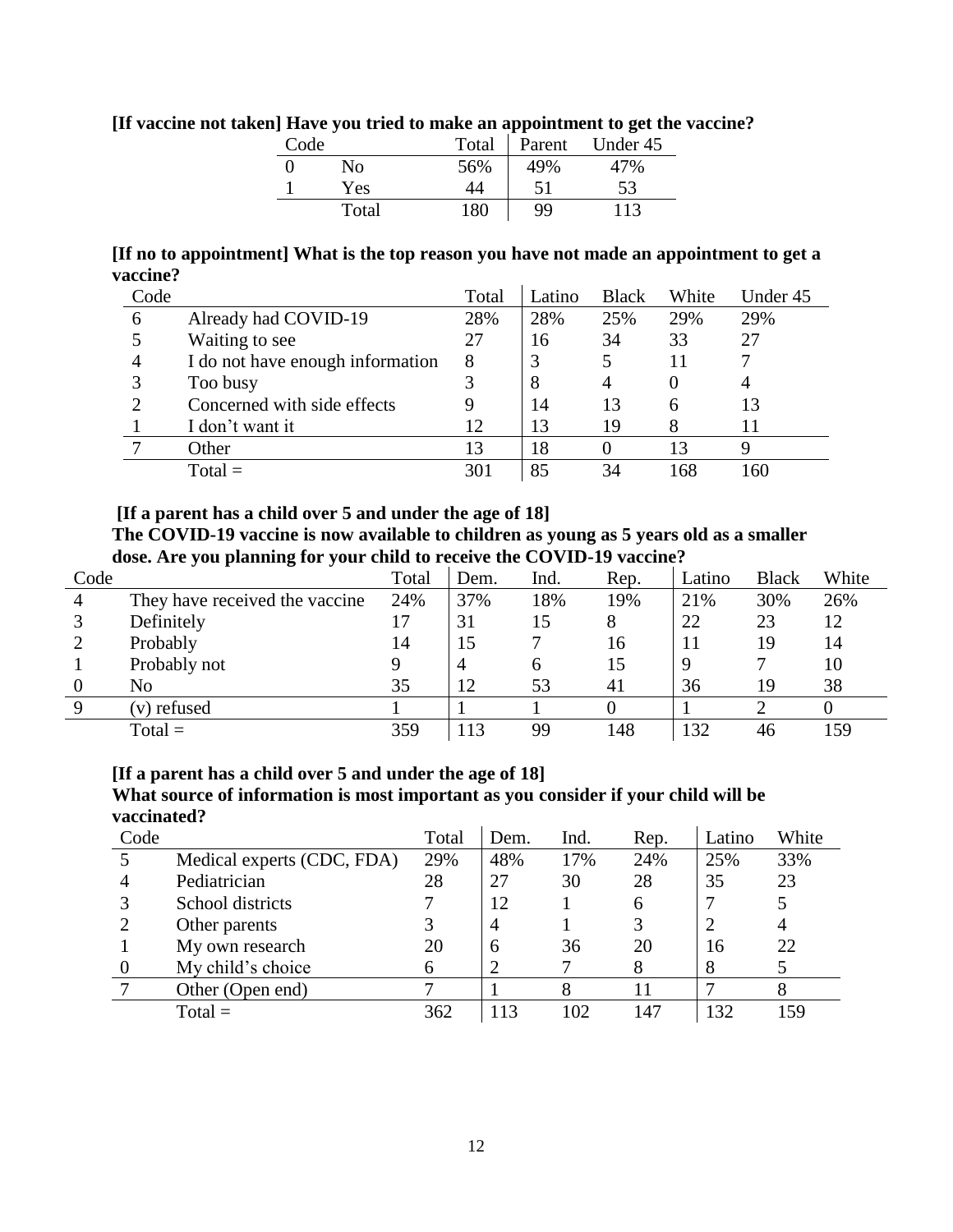| Code |                            | Total | Dem. | Ind. | Rep. | Latino | <b>Black</b> | White |
|------|----------------------------|-------|------|------|------|--------|--------------|-------|
|      | <b>Strongly Approve</b>    | 12%   | 28%  | 2%   | 6%   | 13%    | 17%          | 10%   |
| 4    | Approve                    | 20    | 37   | 18   |      | 24     | 35           | 14    |
|      | Neither                    | 11    | 12   | 21   |      | 14     | 19           |       |
|      | Disapprove                 | 15    | 17   | 20   | 10   | 16     | 16           | 14    |
|      | <b>Strongly Disapprove</b> | 42    | 6    | 39   | 73   | 33     | 13           | 54    |
|      | $Total =$                  | .064  | 345  | 285  | 434  | 282    | l41          | 591   |

**Do you approve or disapprove of how Joe Biden is handling immigration at the U.S. Mexico Border?**

**Do you approve or disapprove of how Governor Greg Abbott is handling immigration at the U.S. Mexico Border?**

| Code |                            | Total | Dem. | Ind. | Rep. | Latino | <b>Black</b> | White |
|------|----------------------------|-------|------|------|------|--------|--------------|-------|
|      | <b>Strongly Approve</b>    | 25%   | 11%  | 13%  | 43%  | 16%    | 12%          | 32%   |
| 4    | Approve                    | 27    | 16   | 25   | 37   | 29     | 16           | 29    |
|      | Neither                    | 10    | 10   |      |      |        | 13           | 8     |
|      | Disapprove                 | 13    | 16   |      |      |        | 22           |       |
|      | <b>Strongly Disapprove</b> | 25    | 47   | 28   | h    | 27     | 37           | 22    |
|      | $Total =$                  | 1,064 | 345  | 285  | 434  | 282    | 141          | 591   |

#### **At \$20 million per mile, do you believe the state's commitment to extend the border wall is reasonable, could be better spent on technology, or wasteful spending?**

| Code |                                     | Total | Dem. | Ind. | Rep. |
|------|-------------------------------------|-------|------|------|------|
|      | Reasonable                          | 36%   | 14%  | 27%  | 60%  |
|      | Could be spent better on technology | 25    | 33   | 28   | 16   |
|      | Wasteful                            | 27    | 46   | 31   |      |
|      | Don't Know                          | 12    |      | 14   | 15   |
|      | $Total =$                           | 1,062 | 344  | 285  | 434  |

### **Do you support or oppose the use of state funds to deploy the National Guard and DPS officers to patrol the border?**

| Code |            | Total | Dem. | Ind. | Rep. |
|------|------------|-------|------|------|------|
|      | Support    | 54%   | 27%  | 44%  | 81%  |
| 0    | Oppose     | 32    | 59   | 36   | 10   |
|      | Don't Know | 14    | 14   | 20   |      |
|      | $Total =$  | 1,063 | 345  | 285  | 433  |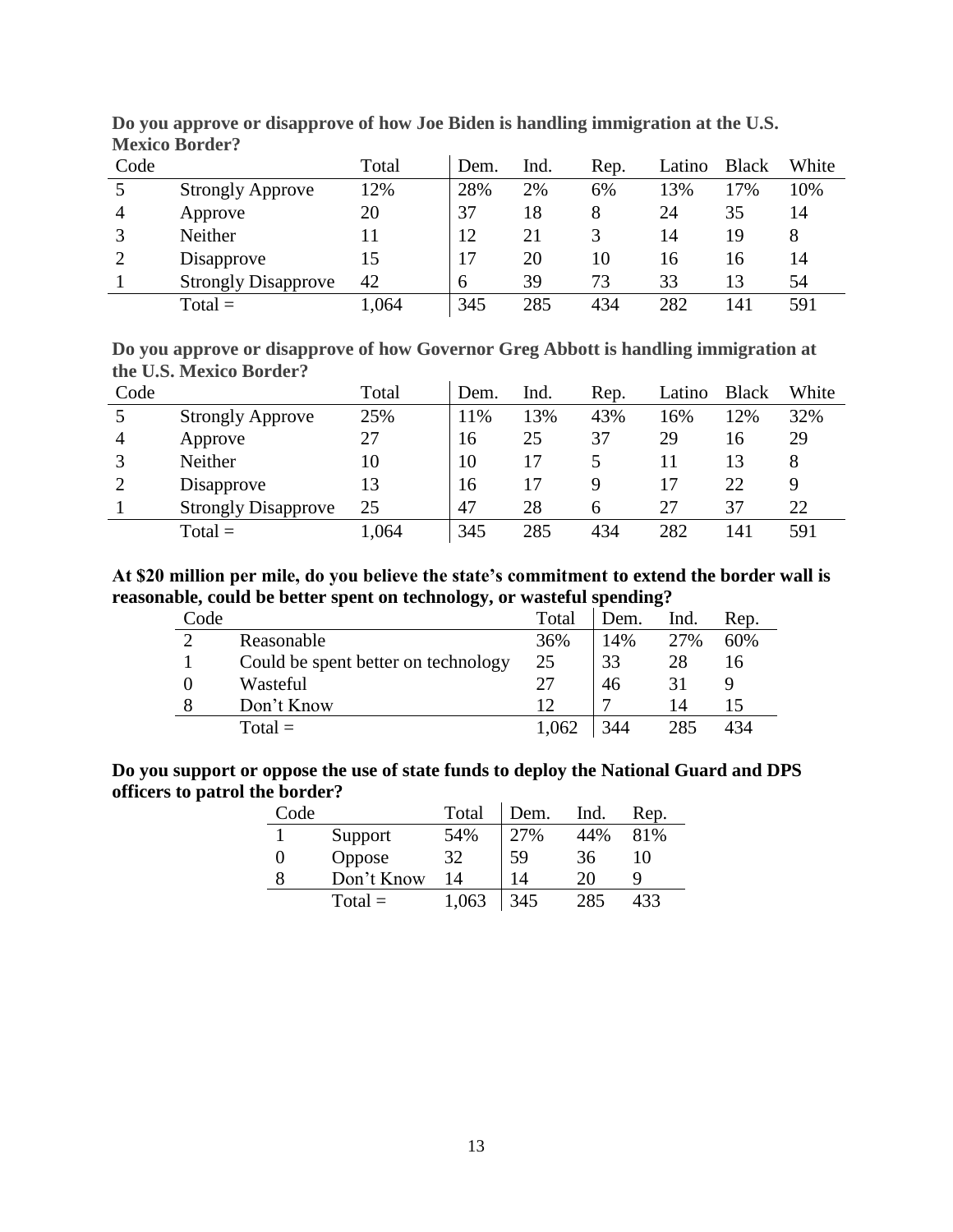| Code | $\alpha$<br>$\sim$       | Total | Dem. | Ind. | Rep. | Latino | <b>Black</b> | White |
|------|--------------------------|-------|------|------|------|--------|--------------|-------|
|      | <b>Strongly Agree</b>    | 30%   | 10%  | 23%  | 52%  | 16%    | 10%          | 42%   |
| 4    | Somewhat agree           | 18    | 14   | 18   | 20   | 19     | 18           |       |
|      | Neither                  | 15    | 19   | 16   |      | 18     | 30           | 10    |
| ി    | Disagree                 | 14    | 20   | 15   |      | 18     | 14           | 12    |
|      | <b>Strongly Disagree</b> | 23    | 37   | 28   | Q    | 29     | 28           | 19    |
|      | $Total =$                | 1,064 | 345  | 285  | 434  | 282    | l 41         | 591   |

**Do you agree or disagree that a wall along the Texas-Mexico border is necessary for a safe border? Would you say...**

# **Do you support or oppose granting permanent legal status to immigrants who came to the U.S. illegally when they were children?**

| Code           |                            | Total | Dem. | Ind. | Rep. |
|----------------|----------------------------|-------|------|------|------|
| 5              | Strongly support           | 25%   | 40%  | 26%  | 11%  |
| 4              | Support                    | 26    | 34   | 28   | 20   |
| 3              | Neither oppose nor support | 21    | 20   | 23   | 22   |
| $\overline{2}$ | Oppose                     | 14    | 4    |      | 23   |
|                | Strongly oppose            | 14    | ာ    | 12   | 24   |
|                | $Total =$                  | 1,064 | 345  | 285  | 434  |

# **What is your main source of news?**

| Code |                                                              | Total | Dem.           | Ind. | Rep. |
|------|--------------------------------------------------------------|-------|----------------|------|------|
|      | National broadcast (ABC, CBS, NBC, PBS)                      | 21%   | 29%            | 19%  | 17%  |
|      | Cable News (CNN, Fox News, MSNBC)                            | 25    | 23             | 10   | 36   |
| 3    | Local television news                                        | 19    | 17             | 21   | 19   |
| 4    | National newspapers (New York Times, Washington Post, etc.)  |       | 8              | 3    | 3    |
|      | Local newspapers (Austin American-Statesman, Dallas Morning) | 2     | $\overline{2}$ | 3    | 2    |
|      | News, etc.)                                                  |       |                |      |      |
| 6    | Radio or Radio Broadcasts (NPR, Talk Radio)                  |       | 3              | 8    | 4    |
|      | Social media                                                 | 11    | 10             | 18   | 9    |
| 8    | Spanish News (Telemundo, Univision, etc.)                    |       | 4              | 2    | ◠    |
| 9    | Other                                                        | 9     | 4              | 16   | 8    |
|      | $Total =$                                                    | 1,064 | 343            | 285  | 436  |

# **[If cable] Which cable news network do you watch most?**

| Code                        |                          | Total |
|-----------------------------|--------------------------|-------|
| 1                           | <b>CNN</b>               | 26%   |
| $\mathcal{D}_{\mathcal{L}}$ | <b>Fox News Channel</b>  | 55    |
| 3                           | <b>MSNBC</b>             |       |
|                             | Newsmax                  | x     |
| 5                           | OAN                      | 3     |
|                             | Other cable news network |       |
|                             | $Total =$                |       |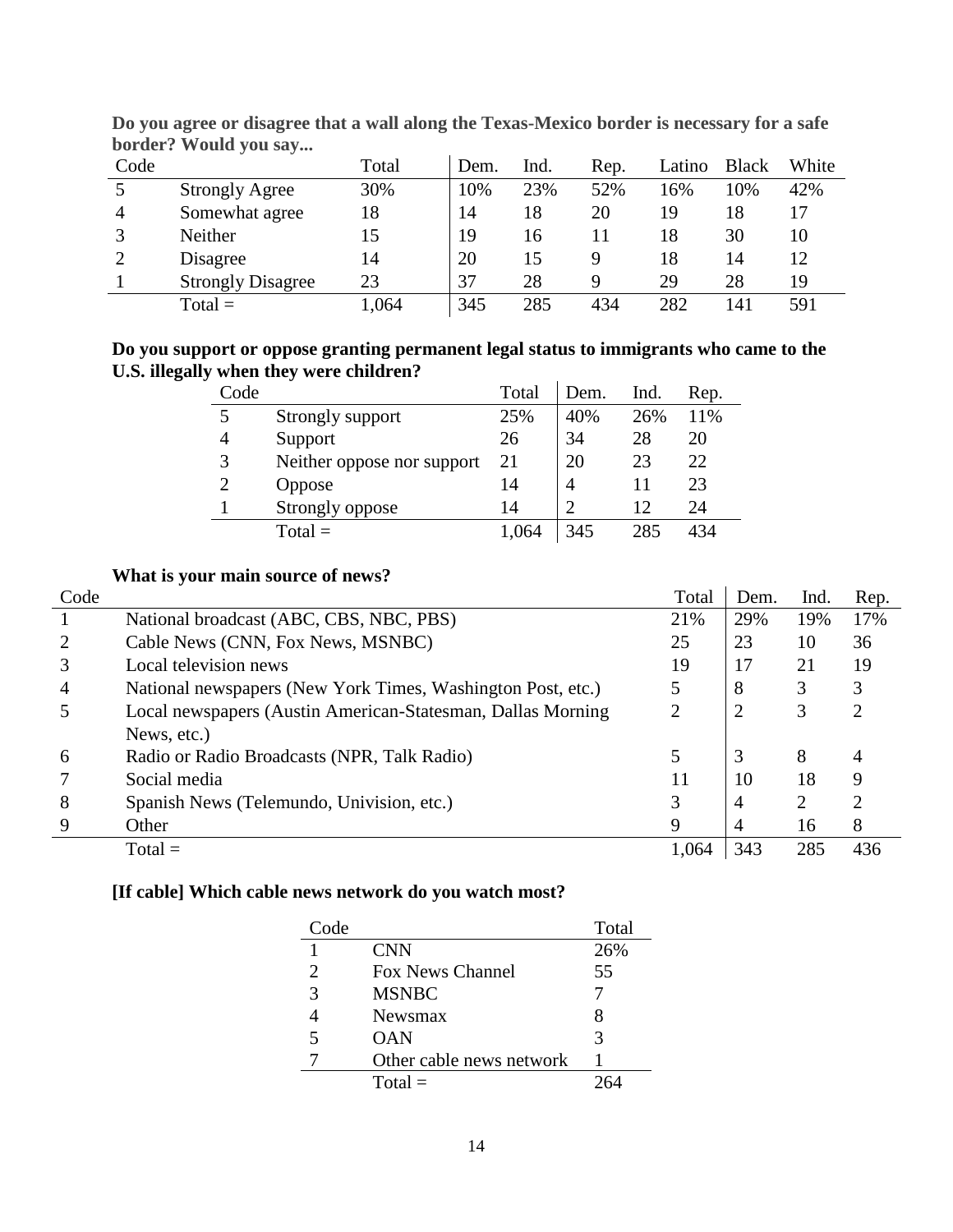| Code           |               | Total |
|----------------|---------------|-------|
| 1              | Facebook      | 42%   |
| $\overline{2}$ | Instagram     | 17    |
| 3              | LinkedIn      | 3     |
| 4              | Reddit        | 6     |
| 5              | Snapchat      | 2     |
| 6              | <b>TikTok</b> | 2     |
| 7              | Twitter       | 10    |
| 8              | YouTube       | 10    |
| 9              | WhatsApp      | 0     |
| 10             | Other         | 8     |
|                | $Total =$     | 123   |

### **[if social media] Which social media platform do you primarily get your news from?**

**[If news is from social networks] On social networking cites, do you follow any newspapers, news organizations, or news channels (For example: ABC News, Dallas Morning News)?**

| Code |           | Total |
|------|-----------|-------|
|      | Yes       | 50    |
| 0    | Nο        | 50    |
|      | $Total =$ | 123   |

# **[If news is from social networks] On social networking cites, do you follow individual journalists who produce pieces for newspapers, news organizations or news channels**

| Code |           | Total |
|------|-----------|-------|
|      | Yes       | 38%   |
| ∩    | Nο        | 62    |
|      | $Total =$ | 123   |

#### **[if radio] Which source of radio news do you listen to most?**

| Code |                                                        | Total |
|------|--------------------------------------------------------|-------|
|      | News Talk Radio (ABC, CBS, Fox News, etc.)             | 28%   |
|      | Public Radio (NPR, BBC, etc.)                          | 44    |
|      | Sports Talk Radio (ESPN, Fox Sports, NBC Sports, etc.) | 11    |
|      | Other                                                  |       |
|      | $Total =$                                              |       |

#### **Do you have a favorable, unfavorable or neutral view of the Local Police?**

| Code |             | Total | Dem. | Ind. | Rep. |  |
|------|-------------|-------|------|------|------|--|
| ⌒    | Favorable   | 64%   | 52%  | 54%  | 81%  |  |
|      | Neutral     | 25    | 34   | 29   |      |  |
|      | Unfavorable |       | 14   |      |      |  |
|      | $Total =$   | 1,060 | 342  | 285  | 433  |  |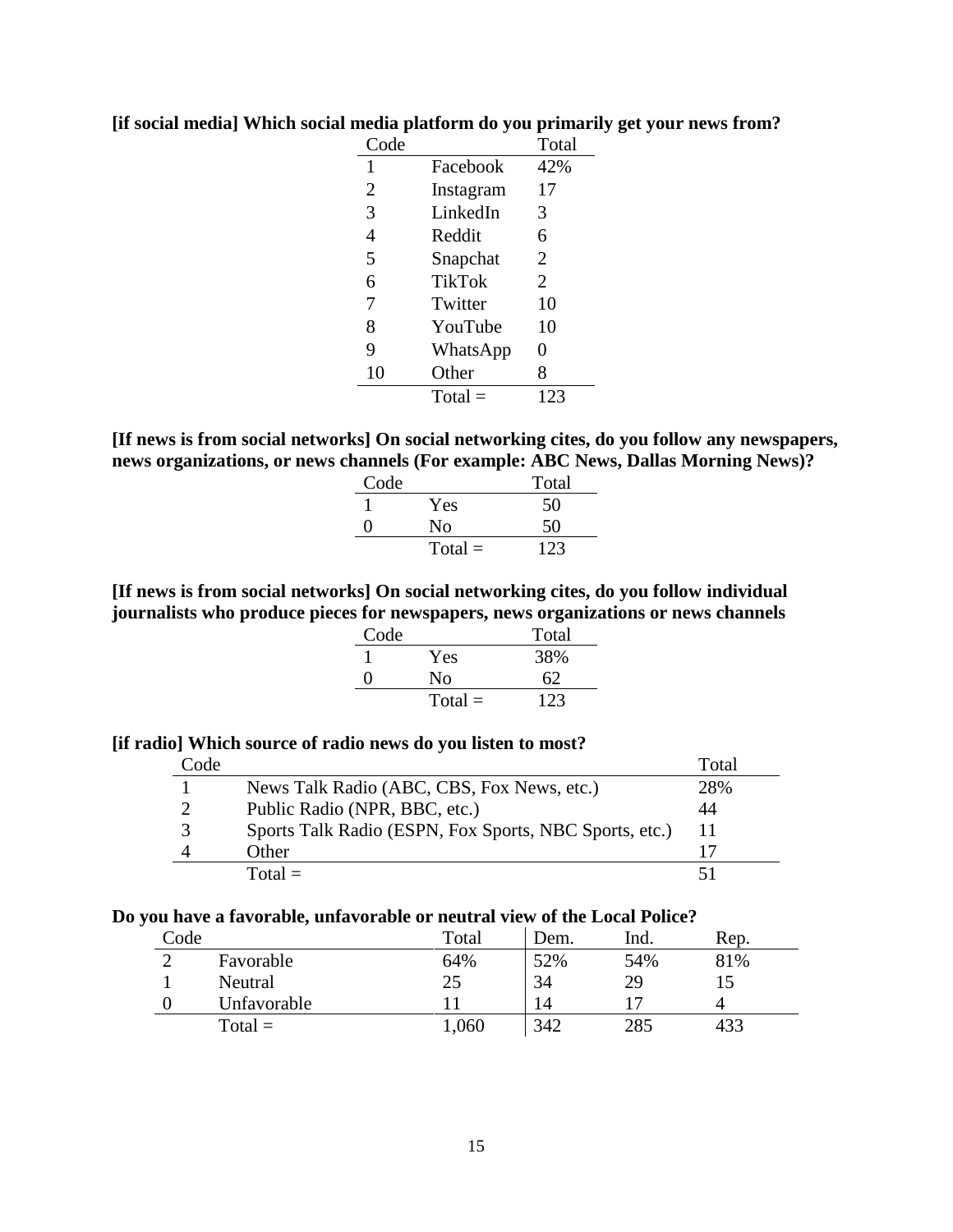| Code |             | Total | Dem. | lnd. | Rep. |  |
|------|-------------|-------|------|------|------|--|
|      | Favorable   | 42%   | 14%  | 33%  | 70%  |  |
|      | Neutral     | 33    | 41   | 38   | 24   |  |
|      | Unfavorable | 25    | 45   | 29   |      |  |
|      | $Total =$   | ,056  | 342  | 282  |      |  |

# **Do you have a favorable, unfavorable or neutral view of the National Rifle Association?**

# **Do you have a favorable, unfavorable or neutral view of the Black Lives Matter movement?**

| Code |             | Total | Dem. | Ind. | Rep. |
|------|-------------|-------|------|------|------|
|      | Favorable   | 35%   | 65%  | 30%  | 14%  |
|      | Neutral     | 29    | 30   | 30   | 28   |
|      | Unfavorable | 36    |      | 40   | 58   |
|      | $Total =$   | 1,056 | 342  | 283  | 431  |

# **Which of the following best describes your employment last week?**

| Code     |                              | Total | Latino | <b>Black</b> | White | Men            | Women |
|----------|------------------------------|-------|--------|--------------|-------|----------------|-------|
| Q        | Retired                      | 26%   | 9%     | 20%          | 37%   | 26%            | 27%   |
| $\theta$ | Unemployed, not seeking work | 8     | 8      |              |       | $\overline{4}$ | 12    |
|          | Seeking employment           | o     | 11     |              |       |                |       |
|          | Employed part-time           |       |        |              |       | 8              |       |
|          | Self employed                |       |        | 12           |       | 10             |       |
|          | Employed full-time           | 41    | 44     | 48           | 37    | 48             | 34    |
|          | $Total =$                    | .059  |        | 141          | 591   | 505            | 548   |

### **Do you happen to have in your home, garage, or car any guns or revolvers?**

| Code |           | Total | Metro | Large City | Medium City | Small Town, Rural |
|------|-----------|-------|-------|------------|-------------|-------------------|
|      | Yes       | 47%   | 45%   | 51%        | 50%         | 50%               |
|      | No        | 50    | 53    | 42         | 47%         | 46                |
| 97   | Refused   |       |       |            |             |                   |
|      | $Total =$ | .059  | 720   | 160        | 62          | 17                |

#### **[If Yes to gun in home] Do any of these guns personally belong to you?**

| Code |           | Total |
|------|-----------|-------|
|      | Yes       | 75    |
|      | No        |       |
|      | $Total =$ | 496   |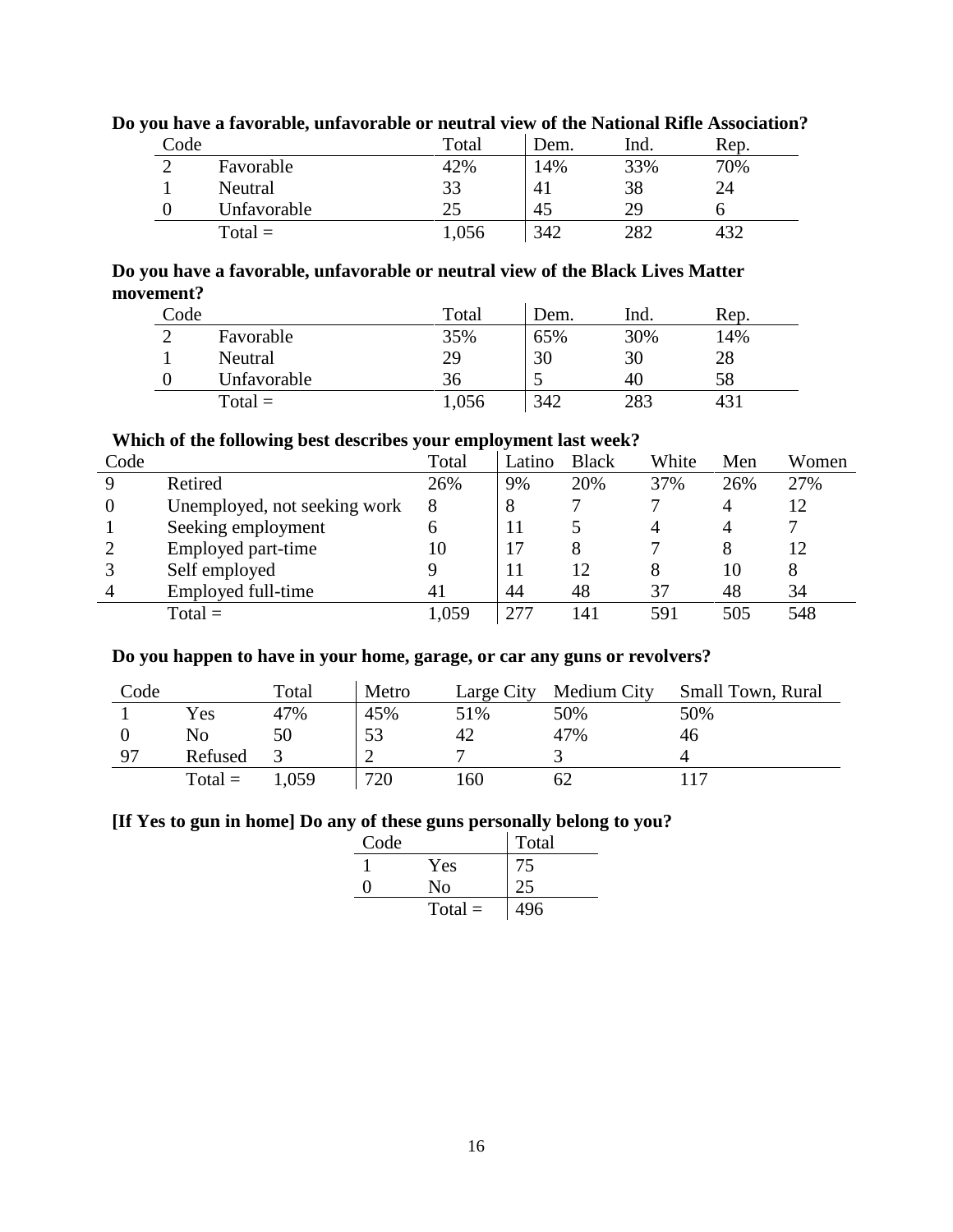| Code |                                  | Total          |
|------|----------------------------------|----------------|
|      | White, Non-Hispanic              | 56%            |
|      | Hispanic or Latino               | 26             |
| 2    | <b>Black or African American</b> | 13             |
|      | Asian                            | $\overline{2}$ |
|      | American Indian                  |                |
| 6    | Native Hawaiian                  |                |
|      | Other                            |                |
|      | More than Two Races              | 2              |
|      | $Total =$                        |                |

# **What do you identify as your racial or ethnic background?**

# **[If Hispanic] What is the origin of the ethnicity background?**

| Code        |                           | Total |
|-------------|---------------------------|-------|
|             | Mexican, Mexican American | 64%   |
|             | Tejano                    |       |
| $\mathbf 3$ | <b>Puerto Rican</b>       |       |
|             | Cuban                     |       |
| 5           | Other                     | 22    |
|             | $Total =$                 |       |

# **How many generations has your family been in America?**

|              | Total | Latino |
|--------------|-------|--------|
| One          | 8%    | 14%    |
| Two          | 12    | 27     |
| Three        | 17    | 27     |
| Four or more | 63    | 32     |
| $Total =$    | 1,082 | 284    |

# **What is the highest level of education you have attained?**

| Code |                                            | Total  |
|------|--------------------------------------------|--------|
|      | High school, or less                       | 20%    |
|      | High school graduation, some college       | 24     |
|      | Completed Associate's Degree               | 16     |
|      | Completed Bachelor's Degree                | 24     |
|      | Graduate or Professional Degree/Coursework | 16     |
|      | $Total =$                                  | $+082$ |

# **What is your age?**

| Code |           | Total |
|------|-----------|-------|
|      | 18-24     | 9%    |
| 2    | $25 - 34$ | 17    |
| 3    | 35-44     | 17    |
| 4    | $45 - 64$ | 35    |
| 5    | $65+$     | 22    |
|      | $Total =$ | 1,082 |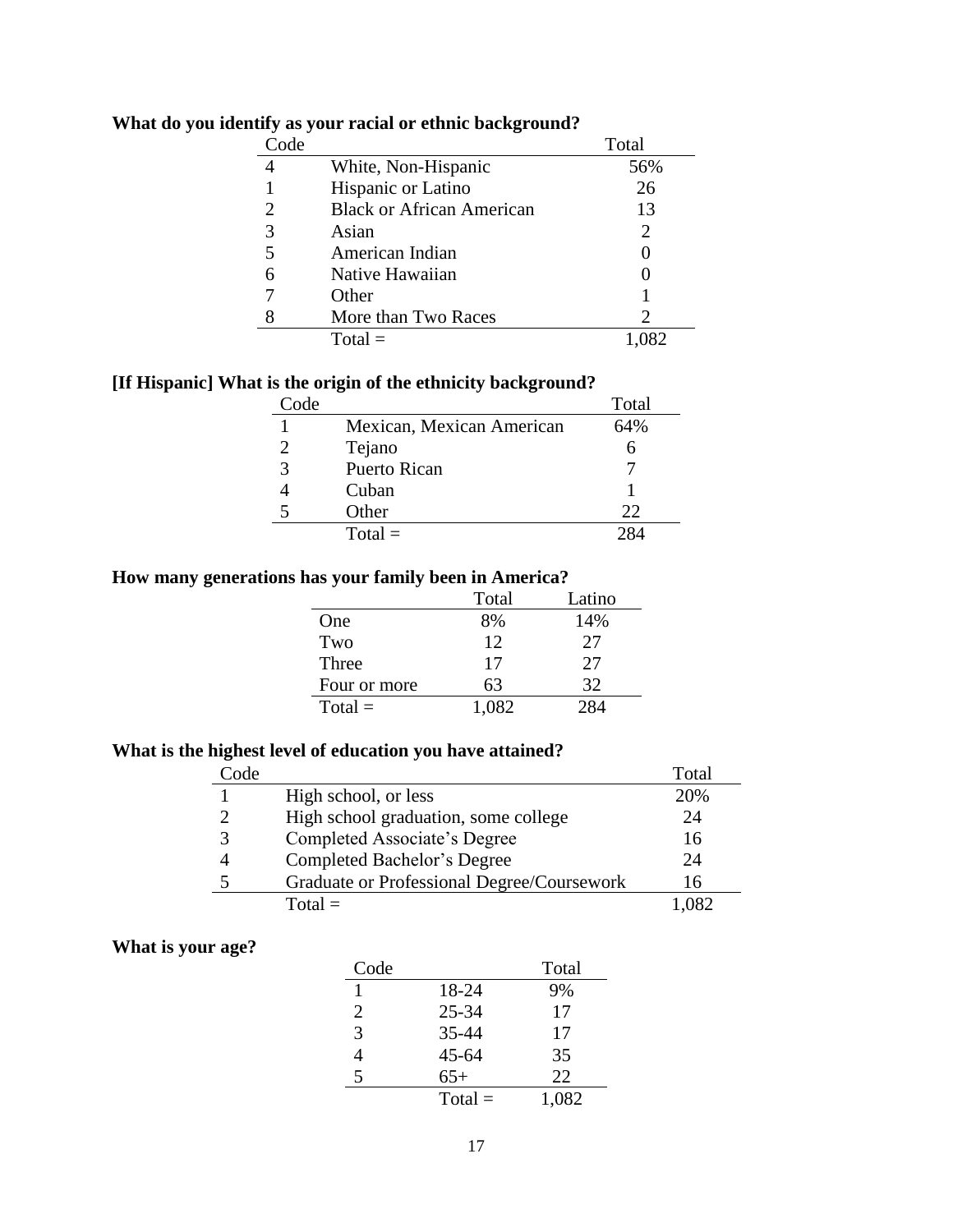| Code           |                                                               | Total |
|----------------|---------------------------------------------------------------|-------|
|                | Less than $$5,000$ (less than $$416$ per month)               | 5%    |
| 2              | \$5,000-\$7,499 (between \$417 and \$624 per month)           | 3     |
| 3              | \$7,500-\$9,999 (between \$625 and \$833 per month)           | 3     |
| $\overline{4}$ | \$10,000-\$19,999 (between \$834 and \$1,666 per month)       | 8     |
| 5              | \$20,000-\$29,999 (between \$1,667 and \$2,500 per month)     | 10    |
| 6              | \$30,000-\$39,999 (between \$2,500 and \$3,333 per month)     | 6     |
|                | \$40,000-\$49,999 (between \$3,334 and \$4,169 per month)     |       |
| 8              | \$50,000-\$59,999 (between \$4,170 and \$4,999 per month)     | 9     |
| 9              | \$60,000-\$69,999 (between \$5,000 and \$5,833 per month)     | 6     |
| 10             | \$70,000 and \$74,999 (between \$5,834 and \$6,249 per month) | 3     |
| 11             | \$75,000-\$79,999 (between \$6,250 and \$6,666 per month)     | 4     |
| 12             | \$80,000-\$89,999 (between \$6,667 and \$7,499 per month)     | 5     |
| 13             | \$90,000-\$99,999 (between \$7,500 and \$11,999 per month)    | 4     |
| 14             | \$100,000-\$149,999 (between \$12,000 and \$12,499 per month) | 14    |
| 15             | \$150,000-\$199,999 (between \$12,500 and \$16,666 per month) | 5     |
| 16             | \$200,000 or More (\$16,667 or more per month)                | 5     |
| 97             | Not given                                                     | 3     |
|                | $Total =$                                                     | 1,049 |

**In the last calendar year, what was your total household income, including wages, salaries, Social Security, and retirement benefits before taxes?**

### **How would you best describe your religious affiliation?**

| 'ode |                                     | Total |
|------|-------------------------------------|-------|
|      | Roman Catholic                      | 23%   |
|      | Secular/No Religious Affiliation    | 22    |
| 2    | <b>Evangelical Protestant</b>       | 23    |
| 3    | <b>Mainline Protestant</b>          | 13    |
|      | African-American Protestant         | 4     |
| 12   | $Christian - unaffiliated$          |       |
| 5    | <b>Church of Latter Day Saints</b>  | 3     |
| 6    | Jewish                              |       |
|      | Other (Buddhist, Hindu, Muslim etc) |       |
|      | $Total =$                           |       |

# **[If a faith is selected] Which of the following best describes the overall importance of religion in your life?**

| Code |                                            | Total |
|------|--------------------------------------------|-------|
|      | Religion is not important                  | 7%    |
|      | Religion provides some guidance            | 24    |
|      | Religion provides quite a lot of guidance  | 19    |
|      | Religion provides a great deal of guidance | 48    |
|      | Don't Know                                 |       |
|      | $Total =$                                  |       |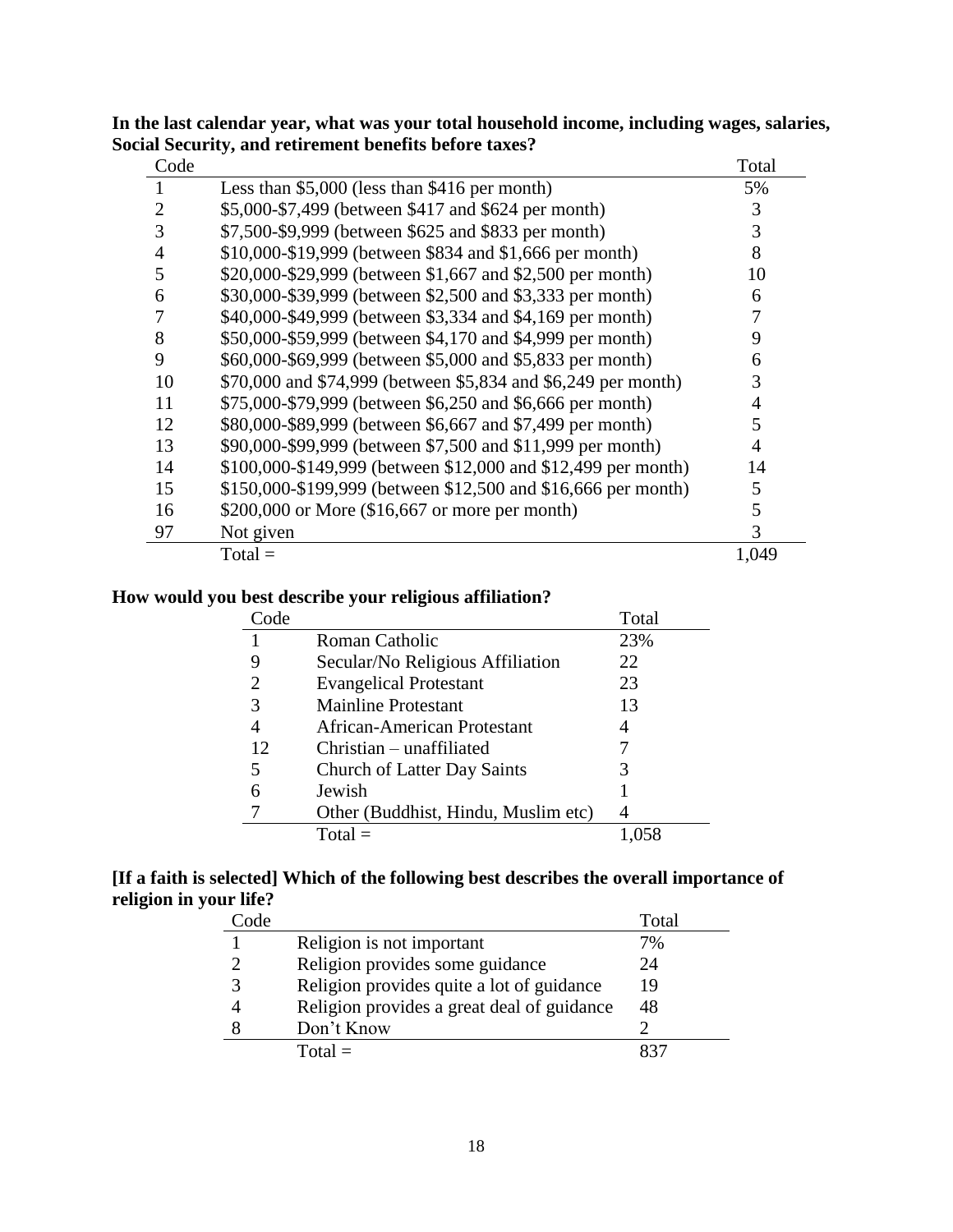# **What is your marital status?**

| Code |                        | Total |
|------|------------------------|-------|
|      | Married                | 53%   |
|      | Single (Never married) | 28    |
|      | Divorced               | 9     |
|      | Separated              | 5     |
|      | Widowed                | 5     |
|      | $Total =$              |       |

### **Are you a parent or guardian of a child 18 years old or younger?**

|              |           | Total |
|--------------|-----------|-------|
| $\mathbf{0}$ | No        | 62%   |
|              | Yes       | 38    |
|              | $Total =$ | 1,082 |

### **[If Parent] Which age range captures the age of your child? Please select all that apply if you have more than one child.**

| Code          |                    | Percent |
|---------------|--------------------|---------|
| $\mathcal{R}$ | 12 to 18 years old | 47%     |
|               | 5 to 11 years old  | 47      |
|               | 0 to 4 years old   | 32      |
| 99            | <b>REFUSED</b>     |         |
|               | $Total =$          |         |

# **What is your gender?**

|                   |             | Total |
|-------------------|-------------|-------|
| $\mathbf{\Omega}$ | Male        | 48%   |
|                   | Female      | 51    |
| 3                 | (v) Neither |       |
|                   | $Total =$   | 1,082 |